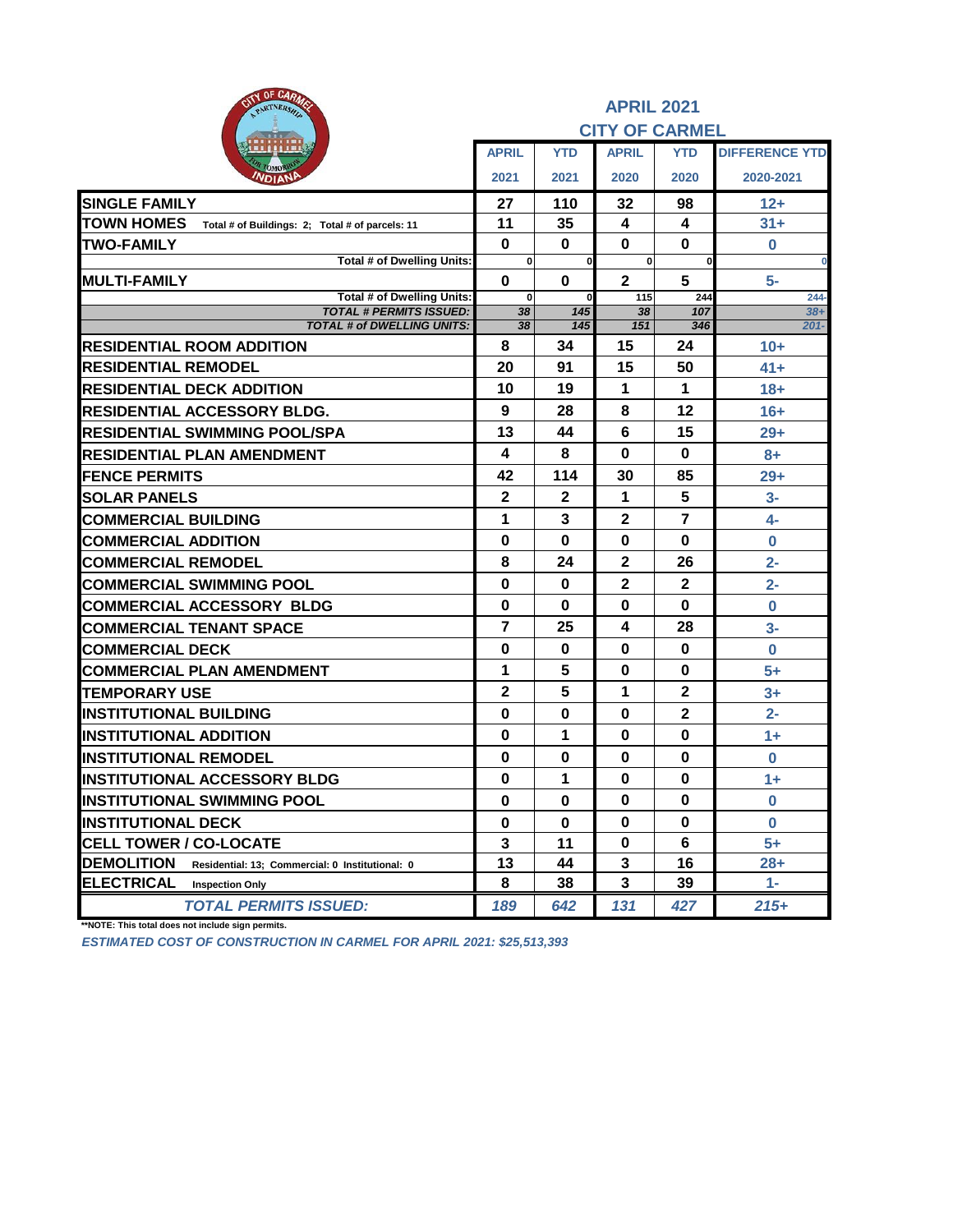# **D.O.C.S. BUILDING PERMIT ACTIVITY APRIL 2021**

*COMMERCIAL, INSTITUTIONAL, & MULTI-FAMILY - NEW STRUCTURES, ACCESSORY BUILDINGS, ADDITIONS, TENANT FINISHES, REMODELS, POOLS, DECKS (Institutional includes churches, schools & public libraries)*

### *Type of Construction Total Permits Issued*

# **COMMERCIAL PERMITS ISSUED**

| <b>COMMERCIAL NEW STRUCTURE:.</b>                                                                                                                                                                                                                                                                                                                                                                                                                                                                                                                                                                                                                                                                                                                                               |  |
|---------------------------------------------------------------------------------------------------------------------------------------------------------------------------------------------------------------------------------------------------------------------------------------------------------------------------------------------------------------------------------------------------------------------------------------------------------------------------------------------------------------------------------------------------------------------------------------------------------------------------------------------------------------------------------------------------------------------------------------------------------------------------------|--|
| · Village 10 Building, 12755 Horseferry Rd.                                                                                                                                                                                                                                                                                                                                                                                                                                                                                                                                                                                                                                                                                                                                     |  |
| • Hyperbaric Therapy Clinic, 14555 Hazel Dell Parkway #140B<br>• Magic Hat Barber Shop, 885 Monon Green Blvd. #101<br>· Eichhorn & Eichhorn, 10201 Illinois St. #280<br>• Bach to Rock, 10895 N. Michigan #100<br>• American Health & Wellness, 11555 N. Meridian St. #530<br>• Artistic Composite Pallets, 4518 W. 99th St.<br>• Tenant Lounge, 13085 Hamilton Crossing Blvd.<br>• Carmel GI, 13450 N. Meridian St.<br>• Accolade Wealth Management, 11595 N. Meridian St. #100<br>• American Pain Consortium, 11595 N. Meridian St. #400<br>• Chase Bank Solar Array, 13085 Pettigru Dr.<br>• Public Risk, 1320 City Center Dr. #325<br>• McDonald's, 750 E. Carmel Dr.<br>• Cancun Restaurant, 511 S. Rangeline Rd.<br>• Carmel Medical Arts Pavilion, 12174 N. Meridian St. |  |
| <b>COMMERCIAL CERTIFICATES OF OCCUPANCY ISSUED</b>                                                                                                                                                                                                                                                                                                                                                                                                                                                                                                                                                                                                                                                                                                                              |  |
| • Mayflower Building, 9801 Mayflower Park Dr.                                                                                                                                                                                                                                                                                                                                                                                                                                                                                                                                                                                                                                                                                                                                   |  |
| <b>COMMERCIAL ACCESSORY STRUCTURE:</b><br>• Carmel Dad's Club Storage Facility, 10909 Gray Rd.                                                                                                                                                                                                                                                                                                                                                                                                                                                                                                                                                                                                                                                                                  |  |
| <b>COMMERCIAL TENANT FINISH / REMODEL:</b><br>· Sterling Investors Life Insurance, 10201 N. Illinois St. #240<br>• Aveda Fredric's Institute, 2208 E. 116th St.                                                                                                                                                                                                                                                                                                                                                                                                                                                                                                                                                                                                                 |  |

- *● Wahlburger, 1200 S. Rangeline Rd. #120*
- *● Bank of America, 510 E. 96th St. 5th Floor*
- *● Buff City Soap, 9893 N. Michigan Rd. #150*
- *● Windsor Wealth Management, 500 E. 96th St. #450*
- *● Governor's Square, 1825 Jefferson Dr.*

# **D.O.C.S. BUILDING & SIGN ACTIVITY BY YEAR**

|                                              | <b>APRIL 2021</b> | <b>APRIL 2020</b> | <b>APRIL 2019</b> | <b>APRIL 2018</b> | <b>APRIL 2017</b> |
|----------------------------------------------|-------------------|-------------------|-------------------|-------------------|-------------------|
| <b>TOTAL BUILDING PERMITS ISSUED:</b>        | 189               | 131               | 204               | 190               | 131               |
| <b>TOTAL FENCE PERMITS ISSUED:</b>           | 42                | 30                | 48                | 44                | 28                |
| <b>TOTAL SIGN PERMITS:</b>                   | 20                | 20                | 31                | 43                | 18                |
| <b>TOTAL PUBLIC EVENT BANNERS:</b>           |                   | 4                 | 4                 |                   | 10                |
| <b>BUILDING INSPECTIONS PERFORMED:</b>       | 507               | 376               | 641               | 526               | 480               |
| <b>BUILDING PLAN REVIEWS:</b>                | 170               | 89                | 168               | 159               | 108               |
| <b>PUBLIC REQUEST FOR INFORMATION (RFI):</b> | 147               | 68                | 58                | 56                | 54                |

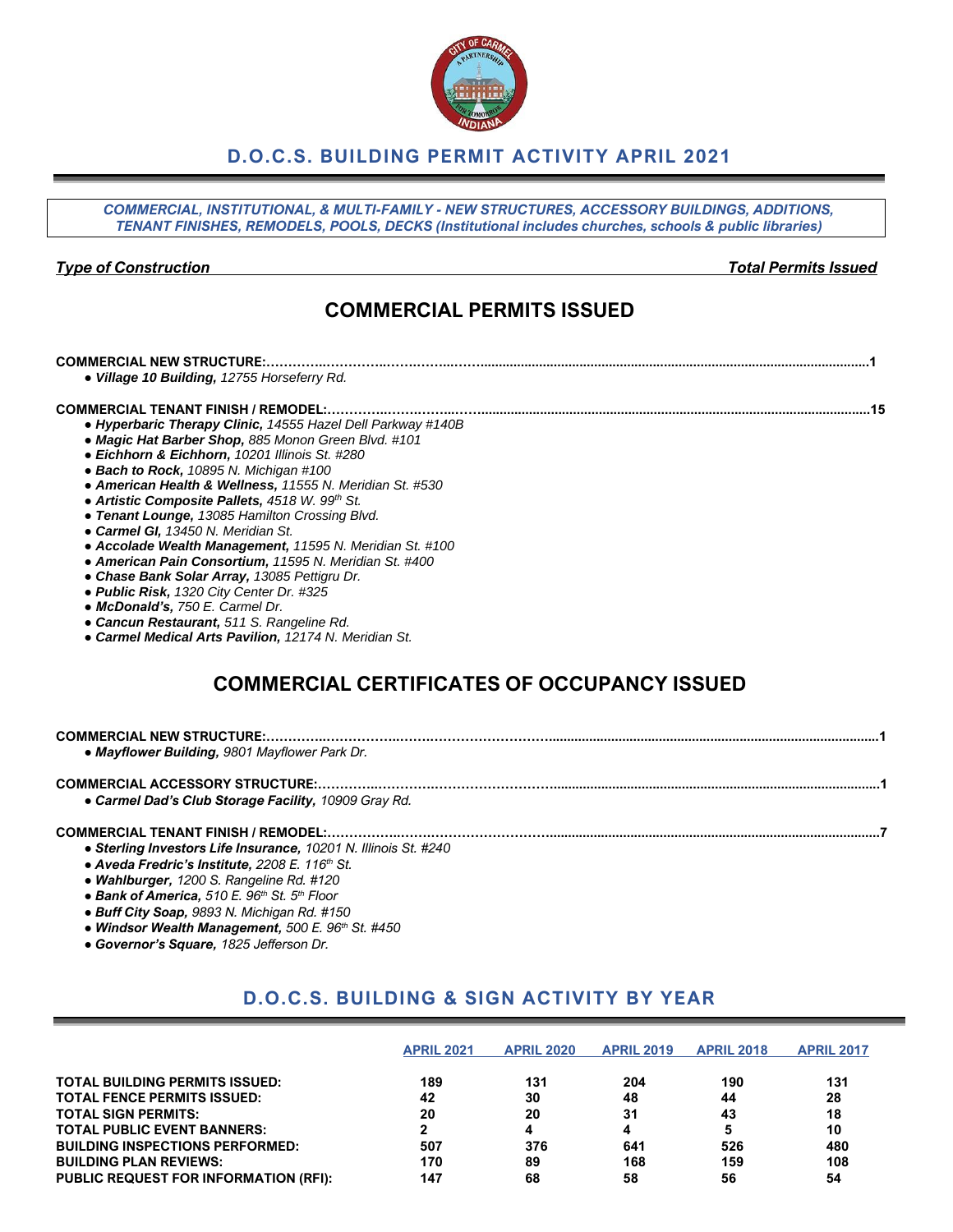

# **D.O.C.S. CODE ENFORCEMENT ACTIVITY APRIL 2021**

### *CODE ENFORCEMENT TASK REPORT SUMMARY FOR APRIL 2021*

| <b>COMPLAINTS RECEIVED</b> | <b>TOTAL:</b> | <b>INSPECTION STATISTICS</b> |                          |               | <b>TOTAL:</b> |  |  |     |
|----------------------------|---------------|------------------------------|--------------------------|---------------|---------------|--|--|-----|
| <b>EMAIL</b>               | 7             | <b>NEW CASES</b>             |                          |               | 192           |  |  |     |
| "MY CARMEL" APP            | 12            |                              | INITIAL INSPECTIONS      |               |               |  |  | 181 |
| <b>PHONE</b>               | 23            | <b>ABATEMENT</b>             |                          |               |               |  |  |     |
| <b>REFERRAL</b>            | 3             |                              | INITIAL VIOLATION NOTICE |               | 82            |  |  |     |
| <b>STAFF</b>               | 147           | <b>RE-INSPECTIONS</b>        |                          |               | 309           |  |  |     |
| <b>WALK-IN</b>             | $\Omega$      | CLOSED CASES                 |                          |               | 120           |  |  |     |
| <b>INSPECTIONS BY AREA</b> | <b>WEST</b>   | <b>CENTRAL</b>               | <b>EAST</b>              | <b>TOTAL:</b> |               |  |  |     |
| <b>NEW CASES</b>           | 35            | 107                          | 50                       | 192           |               |  |  |     |
| INITIAL INSPECTIONS        | 28            | 104                          | 49                       | 181           |               |  |  |     |
| <b>RE-INSPECTIONS</b>      | 24            | 155                          | 130                      | 309           |               |  |  |     |
| CLOSED CASES               | 13            | 69                           | 38                       | 120           |               |  |  |     |

*CODE ENFORCEMENT MONTHLY REPORT FOR APRIL 2021*

| <b>TYPE OF COMPLAINT/VIOLATION</b> | <b>NEW CASES</b> | <b>TYPE OF COMPLAINT/VIOLATION</b> | <b>NEW CASES</b> |
|------------------------------------|------------------|------------------------------------|------------------|
| <b>BUILDING CODE VIOLATIONS</b>    |                  | PROPERTY MAINTENANCE               | 13               |
| <b>COMMERCIAL VEHICLE</b>          | 6                | RECREATIONAL VEHICLE               | 0                |
| <b>DUMPSTER</b>                    | 2                | RIGHT-OF-WAY OBSTRUCTION           | 3                |
| <b>FARM ANIMALS</b>                | 2                | <b>SIDEWALK</b>                    | 0                |
| <b>FENCE VIOLATION</b>             |                  | <b>SIGNS</b>                       | 137              |
| <b>GRASS OR WEEDS</b>              | 55               | TRASH/DEBRIS                       | 55               |
| <b>HOME OCCUPATION</b>             |                  | UNSAFE BUILDING                    | 0                |
| NOISE REGULATIONS                  | 0                | <b>JUNK VEHICLE</b>                | 12               |
| OPEN AND ABANDONED                 | 0                | ZONING USE VIOLATIONS              | 13               |
| <b>OUTDOOR STORAGE</b>             | 35               | SNOW AND ICE REMOVAL               | 0                |
| <b>PARKING IN LAWN/GREENBELT</b>   |                  | <b>OTHER</b>                       | 2                |
|                                    |                  | <b>TOTAL</b>                       | 345              |

*FORECLOSURE MONITORING SUMMARY FOR APRIL 2021*

| <b>COMPLAINTS RECEIVED</b> | <b>TOTAL:</b> |
|----------------------------|---------------|
| NEW CASES                  |               |
| INITIAL INSPECTIONS        |               |
| ABATEMENT                  | ი             |
| INITIAL VIOLATION NOTICE   | ი             |
| RE-INSPECTIONS             | 4             |
| CLOSED CASES               | n             |
|                            |               |

| <b>FORECLOSURE STATISTICS</b> | <b>WEST</b> | <b>CENTRAL</b> | <b>EAST</b> | <b>TOTAL:</b> |
|-------------------------------|-------------|----------------|-------------|---------------|
| <b>NEW CASES</b>              |             |                |             |               |
| INITIAL INSPECTIONS           |             |                |             |               |
| <b>RE-INSPECTIONS</b>         |             |                |             | 4             |
| <b>CLOSED CASES</b>           |             |                |             |               |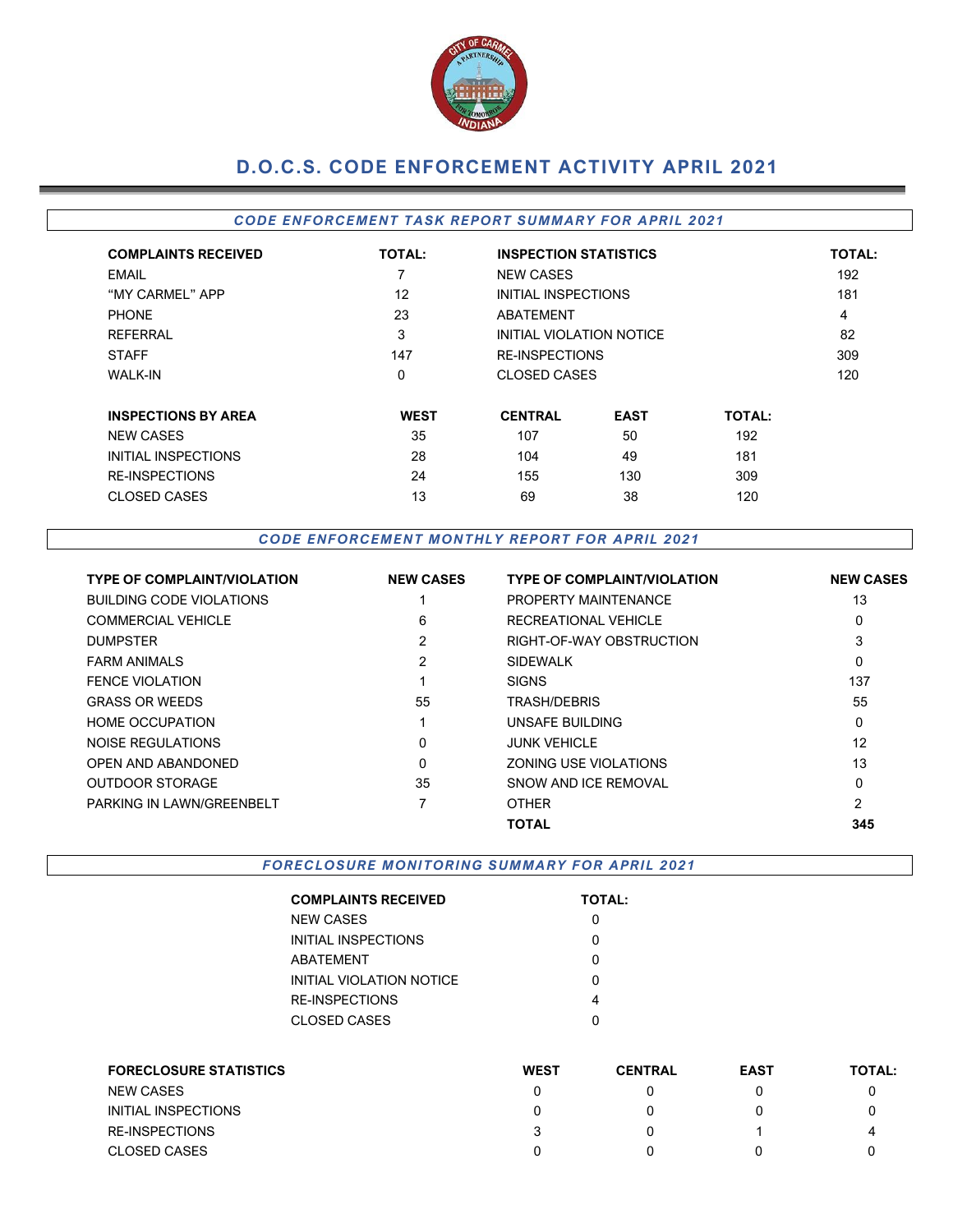# **DEPARTMENT OF COMMUNITY SERVICES INCOME REPORT APRIL 1-30, 2021**



| <b>TRANSACTION TYPE:</b>                                                     | <b>TRANSACTIONS:</b> | <b>AMOUNT:</b>                 |
|------------------------------------------------------------------------------|----------------------|--------------------------------|
| BUILDING PERMITS: [Includes the fee for full Certificate of Occupancy (C/O)] | 133                  | \$<br>101,190.00               |
| <b>DEMOLITION PERMITS:</b>                                                   | 11                   | \$<br>2,778.00                 |
| <b>LATE FEES:</b>                                                            | 0                    | \$                             |
| RE-INSPECTION, ADDITIONAL INSPECTION, AND/OR TEMP C/O:                       | 22                   | \$<br>4,100.00                 |
| PLAN AMENDMENT: (Commercial / Institutional)                                 | 1                    | \$<br>378.00                   |
| <b>PLAN AMENDMENT: (Residential)</b>                                         | 4                    | \$<br>739.00                   |
| <b>SPECIAL EVENT PERMITS:</b>                                                | 1                    | \$<br>187.00                   |
| TEMPORARY USE PERMITS/EXTENSIONS:                                            | 0                    | \$                             |
| <b>APPEALS:</b>                                                              | 0                    | \$                             |
| <b>FENCE PERMITS:</b>                                                        | 37                   | \$<br>1,978.00                 |
| FENCE LIABILITY WAIVER: (Paid to Hamilton County)                            | 28                   | \$<br>784.00                   |
| <b>ABATEMENT:</b>                                                            | 0                    | \$                             |
| <b>ADLS:</b>                                                                 | $\overline{c}$       | \$<br>2,256.00                 |
| <b>ADLS AMENDMENT:</b>                                                       | 0                    | \$                             |
| <b>COMMITMENT AMENDMENT:</b>                                                 | 0                    | \$                             |
| <b>DEVELOPMENT PLAN:</b>                                                     | 2                    | \$<br>3,282.06                 |
| <b>DEVELOPMENT PLAN AMENDMENT:</b>                                           | 0                    | \$                             |
| <b>HPR REVIEW:</b>                                                           | 1                    | \$<br>6,002.00                 |
| <b>ORDINANCE AMENDMENT:</b>                                                  | 1                    | \$<br>1,104.00                 |
| <b>PLAT VACATE:</b>                                                          | 0                    | \$                             |
| <b>PRIMARY PLAT:</b>                                                         | 0                    | \$                             |
| PRIMARY PLAT AMENDMENT:                                                      | 1                    | \$<br>377.00                   |
| <b>PUD ORDINANCES:</b>                                                       | 1                    | \$<br>6,103.63                 |
| <b>REZONE:</b>                                                               | 1                    | \$<br>1,178.50                 |
| <b>ADDITIONAL WAIVER:</b>                                                    | 0                    | \$                             |
| <b>SDR SITE PLAN REVIEW:</b>                                                 | 0                    | \$                             |
| <b>SECONDARY PLAT/REPLAT:</b>                                                | 4                    | \$<br>10,574.00                |
| <b>SUBDIVISION WAIVER:</b>                                                   | 1                    | \$<br>532.00                   |
| <b>MISC. ZONING WAIVER:</b>                                                  | 0                    | \$                             |
| <b>TAC ONLY:</b>                                                             | 1                    | \$<br>378.00                   |
| <b>DEVELOPMENT STANDARDS VARIANCE:</b>                                       | 1                    | \$<br>687.00                   |
| <b>HEARING OFFICER REVIEW:</b>                                               | 3                    | \$<br>405.00                   |
| <b>SPECIAL EXCEPTION VARIANCE:</b>                                           | 2                    | \$<br>208.00                   |
| <b>SPECIAL USES:</b> (Includes Special Use Amendments)                       | 0                    | \$<br>$\overline{\phantom{a}}$ |
| <b>USE VARIANCE:</b>                                                         | 0                    | \$                             |
| <b>SIGN PERMITS:</b>                                                         | 28                   | \$<br>6,699.20                 |
| <b>ZONING DETAILS/LETTER:</b>                                                | $\overline{2}$       | \$<br>218.00                   |
| PARK & RECREATION IMPACT FEE (PRIF):                                         | 22                   | \$<br>74,934.00                |
| <b>TOTALS:</b>                                                               |                      |                                |
| <b>GENERAL FUND #101:</b>                                                    |                      | \$<br>152,138.39               |
| <b>PRIF ACCOUNT #106:</b>                                                    |                      | \$<br>54,130.00                |
| <b>PRIF ACCOUNT # 902:</b>                                                   |                      | \$<br>20,804.00                |
| <b>UTILITY FEES: (Sewer/Water permits)</b>                                   |                      | \$<br>102,605.00               |
| <b>TOTAL DEPOSIT:</b>                                                        |                      | \$<br>329,677.39               |
| Last Month's General Fund Deposit:                                           |                      | 165,850.92<br>\$               |
| <b>Last Month's Total Deposit:</b>                                           |                      | \$<br>506,364.92               |

**NOTE: Receipts were deposited for 22 business days this month.**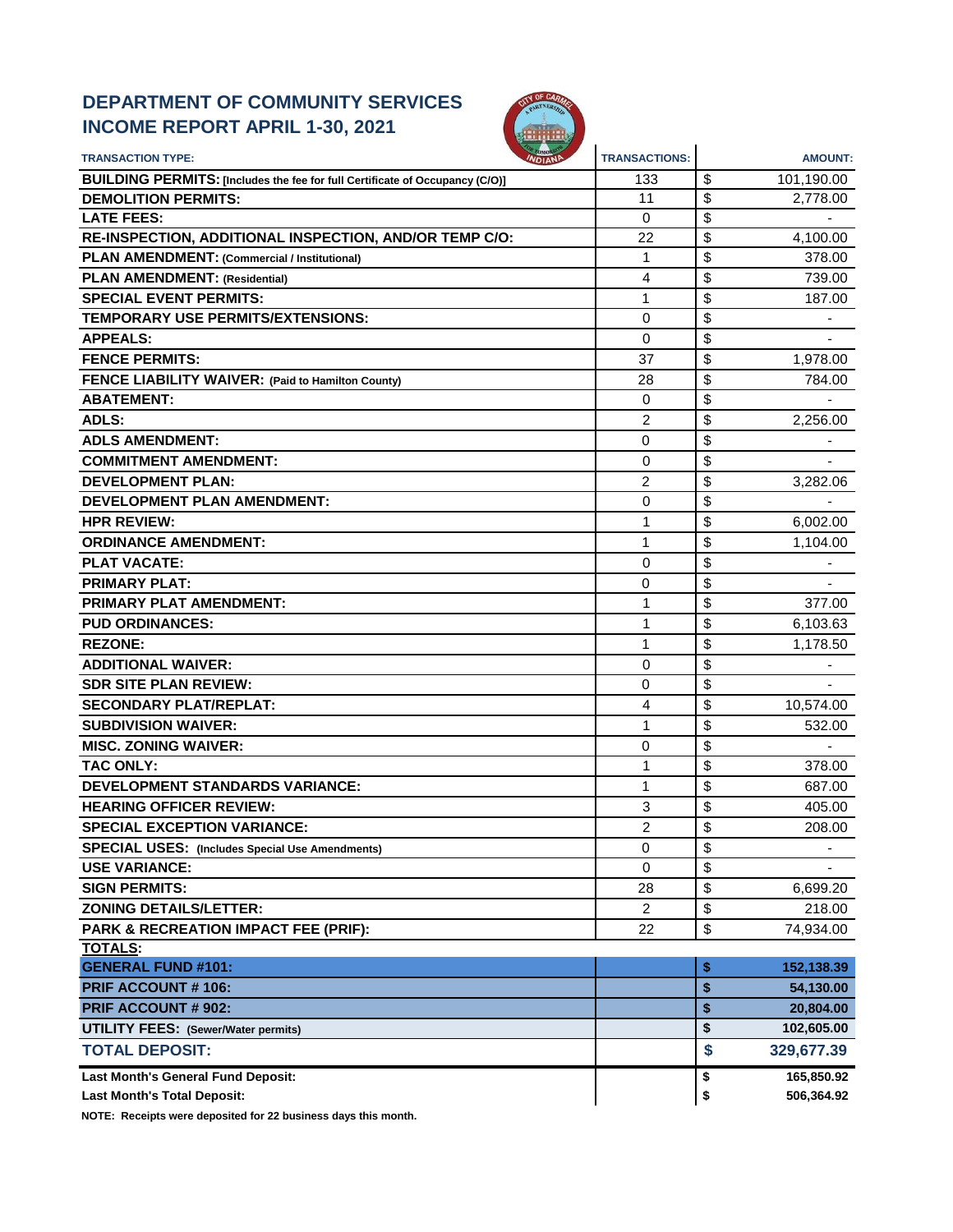## **City of Carmel Monthly Permits Issued 4/1/2021 - 4/30/2021**

|--|--|

| <i>ssue</i>       | Status        | Permit NO      | Subdivision<br>Lot                                      | Property Address                       | Permit Type Description              | Estimated<br>Cost of | Sq Ft | <b>Contact Name</b>                            | <b>Contact Address</b>                    | Contact City, State Zip | Property Owner (as listed per applicant)           | Owner Address                                | Owner City, State Zip                       |
|-------------------|---------------|----------------|---------------------------------------------------------|----------------------------------------|--------------------------------------|----------------------|-------|------------------------------------------------|-------------------------------------------|-------------------------|----------------------------------------------------|----------------------------------------------|---------------------------------------------|
| Date              |               |                |                                                         |                                        |                                      | Construction         |       |                                                |                                           |                         |                                                    |                                              |                                             |
| 4/1/2021   ISSUED |               | B-2021-00394   | MOFFITT FARM AT PRAIRIE VIEW                            | 5923 SILAS MOFFITT WAY, CARMEL, 46033  | <b>RES - DECK</b>                    | \$17,477.00          |       | 336.00 Decks By Design                         | 120 Pine Tree LN                          | Carmel, IN 46060        | Sherry Stagge                                      | 5923 Silas Moffitt Way                       | Carmel, IN 46033                            |
|                   | ISSUED        | B-2021-00167   | WESTCHASE SUBDIVISION                                   | 14586 STONEGATE CT, CARMEL, 46032      | <b>RES - POOL</b>                    | \$57,000.00          |       | 1,092.00 Tropic Pools, Inc.                    | 4190 N State Road 19                      | Sharpsville, IN 46068   | Rodney Cotton                                      | 14586 Stonegate Court                        | Carmel, IN 46032                            |
|                   | <b>ISSUED</b> | B-2021-00265   | SUNRISE ON THE MONON                                    | 1500 DAYLIGHT DR, IND, 46280           | <b>RES - SGNLFAM</b>                 | \$392,419.00         |       | 3,770.00 Old Town Design Group                 | 1132 S. Rangeline Rd. Suite 200           | Carmel, IN 46032        | Jimmy & Denise Wade                                | 350 Monon Blvd Apt 113                       | Carmel, IN 46032                            |
|                   | ISSUED        | B-2021-00293   |                                                         | 1079 FALCON RDG, INDIANAPOLIS, 46280   | COMM - COLOC                         | \$15,000.00          |       | 100.00 Sara Carracci                           | 2000 Corporate Drive                      | Canonsburg, PA 15317    | MEMPHIS TOWERS LLC                                 | PO BOX 932013                                | ATLANTA, GA 31196                           |
|                   |               |                |                                                         | 3085 HAMILTON CROSSING BLVD, CARMEL,   | COMM - REMODEI                       |                      |       |                                                | 1318 E 236th St.                          | Arcadia, IN 46030       |                                                    | 6081 E 82nd St #100,                         |                                             |
|                   | <b>ISSUED</b> | B-2021-00313   |                                                         | 46032                                  |                                      | \$94,000.00          |       | 2,292.00 Phil Mills                            |                                           |                         | Viki Hamblen                                       |                                              | Indianapolis, in 46250                      |
|                   | <b>ISSUED</b> | B-2021-00428   | GRAMERCY WEST                                           | 608 LAGERFIELD DR, CAR, 46032          | <b>RES - SGNLFAM</b>                 | \$205,000.00         |       | 1,699.00 David Weekley                         | 9310 N Meridiian Street STE 100           | Indianapolis, IN 46260  | David Weekley                                      | 9310 N Meridiian Street STE 100              | Indianapolis, IN 46260                      |
|                   | <b>ISSUED</b> | B-2021-00390   | VILLAGE OF WESTCLAY                                     | 13378 BIRKENHEAD ST, CARMEL, 46032     | RES - ACCSTRCT                       | \$309,000.00         |       | 863.00 Hamilton Homes                          | 8501 Bash road ste 1100                   | Indy, IN 46250          | Christian RIgg                                     | 13378 Birkenhead Street                      | Carmel, IN 46033                            |
|                   | <b>ISSUED</b> | B-2021-00434   | HAMLET AT JACKSONS GRANT.                               | 470 RAYLE DR, CAR, 46032               | <b>RES - SGNLFAM</b>                 | \$600,000.00         |       | 3,200.00 Todd Williams                         | 4631 Lisborn Dr.                          | Carmel, IN 46033        | Homes By McKenzie                                  | 4631 Lisborn Dr.                             | Carmel, IN 46033                            |
|                   |               |                |                                                         |                                        |                                      |                      |       |                                                |                                           |                         |                                                    |                                              |                                             |
|                   | ISSUED        | B-2021-00393   | COOL CREEK ESTATES                                      | 1316 COOL CREEK DR, CARMEL, 46033      | <b>RES - DECK</b>                    | \$16,426.00          |       | 693.00 Decks By Design                         | 120 Pine Tree LN                          | Carmel, IN 46060        | Emily Wong                                         | 1316 Cool Creek Dr                           | Carmel, IN 46033                            |
|                   | <b>ISSUED</b> | B-2021-00415   | WINDPOINTE                                              | 12174 WOODS BAY PL, CAR, 46033         | <b>RES - POOL</b>                    | \$75,000.00          |       | 825.00 Daniel Majestic                         | 5245 Elmwood Ave                          | Indianapolis, IN 46203  | John Hawkins                                       | 12174 Woods Bay Place                        | CARMEL, IN 46033                            |
|                   | ISSUED        | B-2021-00453   |                                                         | 13201 DITCH RD, CARMEL, 46032          | <b>RES - SOLAR</b>                   | \$85,000.00          |       | 1,327.00 Rectify LLC                           | 3911 N College Ave                        | Indianapolis, IN 46205  | Damion Tolliver                                    | 13201 Ditch Rd                               | Carmel, IN 46032                            |
| 4/2/2021   ISSUED |               | B-2021-00381   | ESTATES AT TOWNE MEADOW                                 | 2658 TOWNE MEADOW DR, CARMEL, 46032    | <b>RES - SGNLFAM</b>                 | \$669,000.00         |       | 7,748.00 PulteGroup                            | 11590 N. Meridian St. #530                | Carmel, IN 46032        | PulteGroup                                         | 11590 N. Meridian St. #530                   | Carmel, IN 46032                            |
|                   | <b>ISSUED</b> | B-2021-00452   | MOHAWK CROSSING                                         | 12925 HARRISON DR, CARMEL, 46033       | RES - SOLAR                          | \$36,486.00          |       | 699.00 Rectify LLC                             | 3911 N College Ave                        | Indianapolis, IN 46205  | Christopher Downer                                 | 12925 Harrison Dr                            | Carmel, In 46033                            |
|                   | <b>ISSUED</b> | B-2021-00342   | BEAR CREEK SOUTH                                        | 4505 ANDEAN WAY, CAR, 46074            | <b>RES - SGNLFAM</b>                 | \$492,999.00         |       | 5,815.00 PulteGroup                            | 11590 N. Meridian St. #530                | Carmel, IN 46032        | PulteGroup                                         | 11590 N. Meridian St. #530                   | Carmel, IN 46032                            |
|                   | <b>ISSUED</b> | B-2021-00362   |                                                         | 14288 WILBUR RD, CARMEL, 46033         | <b>RES - SGNLFAM</b>                 | \$267,113.00         |       | 2,915.00 Pyatt Builders                        | 168 W. Carmel Dr                          | Carmel, IN 46032        | Todd Pyatt                                         | 168 W. Carmel Dr                             | Carmel, IN 46032                            |
|                   | <b>ISSUED</b> | B-2021-00365   |                                                         | 13450 N MERIDIAN ST, CARMEL, 46032     | COMM - REMODEI                       | \$150,000.00         |       | 1,400.00 Fredericks Inc                        | 5448 W St. Rd. #132                       | Pendleton, IN 46064     | Ascension Health                                   | 13450 N Meridian St, Suite 354               | Carmel, IN 46032                            |
|                   | <b>ISSUED</b> | B-2021-00350   | SPRINGMILL PONDS                                        | 13928 SPRINGMILL PONDS CIR, CAR, 46032 | <b>RES - REMODEI</b>                 | \$55,000.00          |       | 280.00 Marissa Doner                           | 5335 Winthrop Ave A                       | Indianapolis, IN 46220  | Josh & Katie Hackney                               | 13928 Springmill Ponds Circle                | Carmel, IN 46032                            |
| 4/5/2021          | <b>ISSUED</b> | F-2021-00081   | BROOKSHIRE                                              | 4620 BUCKINGHAM CT, CAR, 46033         | FENCE - NEW                          |                      |       | Glidden Fence Co                               | 17808 Springmill Rd                       | Westfield, In 46074     | Caleb Burton                                       | 4620 Buckingham Ct                           | Carmel, IN 46033                            |
| 4/6/2021          | <b>ISSUED</b> | B-2021-00447   | COPPERWOOD                                              | 1046 ARROWWOOD DR, CAR, 46033          | <b>RES - RESAMEND</b>                |                      |       | Wade Hutson                                    | 33 Metsker Lane                           | Noblesville, IN 46062   | Mike Runkle                                        | 1046 Arrowwood Dr                            | Carmel, IN 46033                            |
|                   | ISSUED        | B-2021-00286   | HARROWGATE                                              | 820 ALWYNE RD, CARMEL, 46032           | RES - ACCSTRCT                       | \$4,000.00           |       | 192.00 Hoosiers Sheds- Westfield Sheds         | 1901 IN-32                                | Westfield, IN 46074     | William and Hannah Carrico                         | 820 Alwyne Road                              | Carmel, IN 46032                            |
| 4/7/2021   ISSUED |               | B-2021-00195   | MERIDIAN SUBURBAN                                       | 58 MERSEY CT, CARMEL, 46032            | <b>RES - DEMO</b>                    |                      |       | Shelly Jarvis                                  | 3859 East US Highway 40                   | Clayton, IN 46118       | Meridian Development Realty LLC                    | 201 Pennsylvania Parkway                     | Indianapolis, IN 46032                      |
|                   | ISSUED        | B-2021-00419   | <b>SPRING RUN ESTATES</b>                               | 10902 CROOKED STICK LN, CARMEL, 46032  | <b>RES - ADDITION</b>                | \$350,000.00         |       | 800.00 Wedgewood Building Company              | 32 First St NE                            | Carmel, IN 46032        | William Estes                                      | 10902 Crooked Stick Ln                       | Carmel, IN 46032                            |
|                   | <b>ISSUED</b> | B-2021-00432   | HAMLET AT JACKSONS GRANT,                               | 12102 SIGILLARY WAY, CARMEL, 46032     | <b>RES - SGNLFAM</b>                 | \$600,000.00         |       | 3,762.00 Todd Williams                         | 4631 Lisborn Dr.                          | Carmel, IN 46033        | Homes By McKenzie                                  | 4631 Lisborn Dr.                             | Carmel, IN 46033                            |
|                   | ISSUED        | B-2021-00443   | THE                                                     | 14215 LARSON DR, CARMEL, 46033         | <b>RES - SGNLFAM</b>                 | \$329,486.00         |       | 3,074.00 Pyatt Builders                        | 168 W. Carmel Dr                          | Carmel, IN 46032        | Todd Pyatt                                         | 168 W. Carmel Dr                             | Carmel, IN 46032                            |
|                   | ISSUED        | B-2021-00205   | MERIDIAN SUBURBAN                                       | 1006 TOTTENHAM DR, CARMEL, 46032       | RES - DEMO                           |                      |       | Shelly Jarvis                                  | 3859 East US Highway 40                   | Clayton, IN 46118       | Meridian Development Realty LLC                    |                                              | Indianapolis, IN 46280                      |
|                   | <b>ISSUED</b> | B-2021-00196   | MERIDIAN SUBURBAN                                       | 51 MERSEY CT, CARMEL, 46032            | RES - DEMO                           |                      |       | Shelly Jarvis                                  |                                           | Clayton, IN 46118       |                                                    | 201 Pennysylvania Parkway                    |                                             |
|                   | <b>ISSUED</b> | B-2021-00475   |                                                         |                                        |                                      |                      |       |                                                | 3859 East US Highway 40<br>927 N State St |                         | Meridian Development Realty LLC<br>Sprint/T-Mobile | 201 Pennsylvania Parkway<br>12920 SE 38th St | ndianapolis, IN 46280<br>Bellevue, WA 98006 |
|                   |               |                |                                                         | 931 N RANGELINE RD, CARMEL, 46032      | COMM - COLOC<br><b>RES - SGNLFAM</b> | \$0.00               |       | 0.00 Watchhill Wireless Solutions              |                                           | Elgin, IL 60123         |                                                    |                                              |                                             |
|                   | ISSUED        | B-2021-00444   |                                                         | 14219 LARSON DR, CARMEL, 46033         |                                      | \$315,532.00         |       | 3,298.00 Pyatt Builders                        | 168 W. Carmel Dr                          | Carmel, IN 46032        | Todd Pyatt                                         | 168 W. Carmel Dr                             | Carmel, IN 46032                            |
|                   | ISSUED        | B-2021-00207   | MERIDIAN SUBURBAN                                       | 10946 TOTTENHAM DR, CARMEL, 46032      | RES - DEMO                           |                      |       | Shelly Jarvis                                  | 3859 East US Highway 40                   | Clayton, IN 46118       | Meridian Development Realty LLC                    | 201 Pennsylvania Parkway                     | Indianapolis, IN 46280                      |
|                   | ISSUED        | B-2021-00407   | <b>STAFFORD PLACE</b>                                   | 14289 E PREVAIL DR, CAR, 46033         | RES - ACCSTRCT                       | \$60,000.00          |       | 342.00 Sunshine Landscaping, LLC               | 5260 CHERYL LN                            | Indianapolis, IN 46203  | Ian Sando                                          | 14289 East Prevail Dr.                       | Carmel, IN 46033                            |
|                   | <b>ISSUED</b> | B-2021-00445   |                                                         | 6903 ANTIQUITY DR, CAR, 46033          | <b>RES - SGNLFAM</b>                 | \$298,961.00         |       | 2,291.00 Pyatt Builders                        | 168 W. Carmel Dr                          | Carmel, IN 46032        | Todd Pyatt                                         | 168 W. Carmel Dr                             | Carmel, IN 46032                            |
|                   | <b>ISSUED</b> | B-2021-00208   | MERIDIAN SUBURBAN                                       | 10930 TOTTENHAM DR, CARMEL, 46032      | <b>RES - DEMO</b>                    |                      |       | Shelly Jarvis                                  | 3859 East US Highway 40                   | Clayton, IN 46118       | Meridian Development Realty LLC                    | 201 Pennsylvania Parkway                     | Indianapolis, IN 46280                      |
|                   | <b>ISSUED</b> | B-2021-00437   | COOL CREEK NORTH                                        | 1192 COTTONWOOD CT, CARMEL, 46033      | <b>RES - ADDITION</b>                | \$7,000.00           |       | 540.00 Kyle Morin                              | 1192 Cottonwood Ct.                       | Carmel, IN 46033        | Kyle Morin                                         | 1192 Cottonwood Ct.                          | Carmel, IN 46033                            |
|                   | ISSUED        | B-2021-00446   |                                                         | 6911 ANTIQUITY DR, CAR, 46033          | <b>RES - SGNLFAM</b>                 | \$296,333.00         |       | 3,148.00 Pyatt Builders                        | 168 W. Carmel Dr                          | Carmel, IN 46032        | Todd Pyatt                                         | 168 W. Carmel Dr                             | Carmel, IN 46032                            |
|                   | ISSUED        | B-2021-00198   | MERIDIAN SUBURBAN                                       | 41 MERSEY CT, CARMEL, 46032            | RES - DEMO                           |                      |       | Shelly Jarvis                                  | 3859 East US Highway 40                   | Clayton, IN 46118       | Meridian Development Realty LLC                    | 201 Pennsylvania Parkway                     | Indianapolis, IN 46280                      |
| 4/8/2021          | <b>ISSUED</b> | B-2021-00451   | SPRINGMILL STREAMS                                      | 12939 BRIGHTON AVE, CARMEL, 46032      | <b>RES - REMODEI</b>                 | \$357,381.00         |       | 4,498.00 Hamilton Homes                        | 8501 Bash Street                          | Indy, IN 46250          | Crook                                              | 12939 Brighton Ave                           | Carmel, IN 46032                            |
|                   | <b>ISSUED</b> | B-2021-00497   | WOODS AT SHELBORNE                                      | 3364 SHELBORNE WOODS PKY, CAR, 46032   | <b>RES - ELECTRICAL</b>              |                      |       | McCullough Electric LLC                        | 8484 W. Washington Street                 | Indianapolis, in 46231  | Cathy Heath                                        | 3364 Shelborne Woods Parkway                 | carmel, in 46032                            |
|                   | <b>ISSUED</b> | B-2021-00420   | EDEN ESTATES                                            | 3517 BRUMLEY WAY, CAR, 46033           | <b>RES - REMODEL</b>                 | \$38,190.00          |       | 175.00 CASE Design/Remodeling                  | 99 E. Carmel Drive, Suite 100             | Carmel, IN 46032        | David Greene                                       | 3517 Brumley Way                             | Carmel, IN 46033                            |
|                   | <b>ISSUED</b> | B-2021-00505   | NORTHWOOD HILLS                                         | 11918 WESTWOOD DR, CAR, 46033          | <b>RES - ELECTRICAL</b>              |                      |       | Mary Ann Smith                                 | 11918 Westwood Dr.                        | Carmel, IN 46032        | Mary Ann Smith                                     | 11918 Westwood Dr                            | Carmel, IN 46032                            |
|                   | <b>ISSUED</b> | B-2021-00449   | VILLAGE OF WESTCLAY                                     | 13320 BROAD ST, CARMEL, 46032          | <b>RES - RESAMEND</b>                |                      |       | Joe Stilwel                                    | 1464 E. 77th St.                          | Indianapolis, IN 46240  | Abdul Moiz                                         | 13320 Broad St.                              | Carmel, IN 46032                            |
|                   | <b>ISSUED</b> | F-2021-00094   | <b>SHELBORNE GREENE</b>                                 | 3462 MUIRFIELD WAY, CAR, 46032         | FENCE - NEW                          |                      |       | James Kriei                                    | 3462 Muirfield Way                        | Carmel, IN 46032        | James Krier                                        | 3462 Muirfield Way                           | Carmel, IN 46032                            |
| 4/9/2021   ISSUED |               | B-2021-00380   | <b>ESTATES AT TOWNE MEADOW</b>                          | 10956 JASMINE DR, CARMEL, 46032        | <b>RES - SGNLFAM</b>                 | \$692,000,00         |       | 7.559.00 PulteGroup                            | 11590 N. Meridian St. #530                | Carmel, IN 46032        | PulteGroup                                         | 11590 N. Meridian St. #530                   | Carmel, IN 46032                            |
|                   | ISSUED        | B-2021-00424   | <b>BEAR CREEK SOUTH</b>                                 | 14195 DENALI DR, CARMEL, 46074         | <b>RES - SGNLFAM</b>                 | \$473,000.00         |       | 5,510.00 PulteGroup                            | 11590 N. Meridian St. #530                | Carmel, IN 46032        | PulteGroup                                         | 11590 N. Meridian St. #530                   | Carmel, IN 46032                            |
|                   | <b>ISSUED</b> | B-2021-00485   | WOODGATE                                                | 1299 WOODPOND RDBT, CARMEL, 46033      | <b>RES - REMODEL</b>                 | \$14,000.00          |       | 561.00 Marcelino Grande                        | 14360 Oak Ridge Rd.                       | Carmel, IN 46032        | Francis Russell                                    | 1299 Woodpond N Roundabout                   | Carmel, IN 46033                            |
|                   | <b>ISSUED</b> | SW-2020-00064  |                                                         | 11180 WESTFIELD BLVD, CARMEL, 46032    | STRMWTR-                             |                      |       | Dave Berman                                    | 4630 Lisborn Drive                        | Carmel, IN 46033        | 11180 WESTFIELD LLC                                | PO Box 4342                                  | Carmel, IN 46033                            |
|                   | <b>ISSUED</b> | B-2021-00421   |                                                         | 11011 WESTFIELD BLVD, IND, 46280       | <b>RES-DECK</b>                      | \$8,000.00           |       | 119.00 Michael Thompson                        | 2211 W 900 N                              | Fortville, IN 46040     | <b>Lance Matthews</b>                              | 11011 Westfield Blvd.                        | Indianapolis, IN 46280                      |
|                   | <b>ISSUED</b> | SW-2020-00021  |                                                         | 101 W 103RD ST                         | STRMWTR -                            |                      |       |                                                |                                           |                         |                                                    |                                              |                                             |
|                   | <b>ISSUED</b> | $F-2021-00041$ |                                                         | SMOKEY ROW CT, CARMEL, 46033           | <b>FENCE - NEW</b>                   |                      |       | Cameron Fence Builders                         | 7828 Zionsville Road                      | Indianapolis, in 46268  | McGivney Health Care                               | 2907 East Smokey row road                    | Carmel, $\overline{in\ 46033}$              |
|                   | <b>ISSUED</b> | F-2021-00039   | VILLAGE OF WESTCLAY                                     | 13348 BROAD ST, CARMEL, 46032          | <b>FENCE - NEW</b>                   |                      |       | Richard Ash                                    | 13348 Broad Street                        | Carmel, IN 46032        | Richard Ash                                        | 13348 Broad Street                           | Carmel, IN 46032                            |
|                   | <b>ISSUED</b> | SW-2020-00065  |                                                         | 1840 W MAIN ST, CARMEL, 46032          | STRMWTR-                             |                      |       | Dave Berman                                    | 4630 Lisborn Drive                        | Carmel, IN 46033        | 1840 WEST MAIN LLC                                 | PO Box 4342                                  | Carmel, IN 46033                            |
| 4/12/2021 ISSUED  |               | F-2021-00083   | <b>SADDLE CREEK</b>                                     | 14225 AUTUMN WOODS DR, CAR, 46074      | <b>FENCE - NEW</b>                   |                      |       | amerifence                                     | 4340 hull street                          | indianapolis, in 46226  | amee cherubini                                     | 14225 autumn woods drive                     | carmel, IN 46074                            |
|                   | ISSUED        | B-2021-00474   | HERITAGE AT SPRING MILL                                 | 11231 TEMPLE DR, CARMEL, 46032         | <b>RES - SGNLFAM</b>                 | \$585,000.00         |       | 5,823.00 PulteGroup                            | 11590 N. Meridian St. #530                | Carmel, IN 46032        | PulteGroup                                         | 11590 N. Meridian St. #530                   | Carmel, IN 46032                            |
|                   | ISSUED        | F-2021-00043   | ORCHARD PARK                                            | 10364 ORCHARD PARK DR W. CAR. 46280    | <b>FENCE - NEW</b>                   |                      |       | Curtis Teter                                   | 10364 Orchard Park Dr W                   | Carmel, IN 46280        | Curtis Teter                                       | 10364 Orchard Park Dr W                      | Carmel, IN 46280                            |
|                   | ISSUED        | B-2021-00460   | LYNNWOOD                                                | 12598 LYNNWOOD BLVD, CAR, 46033        | RES - POOL                           | \$85,000.00          |       | 1,097.00 Daniel Majestic                       | 5245 Elmwood Ave                          | Indianapolis, IN 46203  | Amanda Opperman                                    | 12598 Lynwood Blvd                           | CARMEL, IN 46033                            |
|                   | ISSUED        | B-2021-00412   | EDEN PARK                                               | 3267 EDEN WAY PL, CARMEL, 46033        | <b>RES - REMODEL</b>                 | \$8,500.00           |       | 200.00 Wes Bickers DBA Tradecraft Construction | 4158 E. 61st St.                          | Indianapolis, IN 46220  | Garrick & Stephanie Dasbach                        | 3267 Eden Way Place                          | Carmel, IN 46033                            |
|                   | ISSUED        | B-2021-00427   | BUCKHORN ESTATES                                        | 14003 BROOKSTONE DR, CARMEL, 46032     | RES - POOL                           | \$30,000.00          |       | $1,000.00$ ronald ummel                        | $po$ box 216                              | fortville, IN 46040     | ronald ummel                                       | po box 216                                   | fortville, IN 46040                         |
|                   | ISSUED        | F-2021-00104   | COOL CREEK ESTATES                                      | 1106 RIDGE RD, CARMEL, 46033           | <b>FENCE - NEW</b>                   |                      |       | Zach Mcfarland                                 | 4340 hull street                          | Indianapolis, IN 46226  | JoAnna Bauer                                       | 1106 Ridge Rd                                | Carmel, IN 46033                            |
|                   | ISSUED        | B-2021-00476   | JACKSONS GRANT ON WILLIAMS   512 TERHUNE LN, CAR, 46032 |                                        | <b>RES - SGNLFAM</b>                 | \$650,078.00         |       | 3,882.00 Old Town Design Group                 | 1132 S. Rangeline Rd. Suite 200           | Carmel, IN 46032        | Charles & Samantha Russell                         | 110 W. Main St. Apt 406                      | Carmel, IN 46032                            |
|                   |               |                | CREEK                                                   |                                        |                                      |                      |       |                                                |                                           |                         |                                                    |                                              |                                             |
|                   | ISSUED        | B-2021-00392   | <b>OVERBROOK FARMS</b>                                  | 3965 BEAR CREEK WAY, CARMEL, 46074     | <b>RES - SGNLFAM</b>                 | \$297,000.00         |       | 5,197.00 Fischer Homes                         | 3940 Olympic Blvd                         | Erlanger, KY 41018      | Fischer Homes                                      | 3940 Olympic Blvd                            | Erlanger, KY 41018                          |
|                   | <b>ISSUED</b> | B-2021-00323   | HUNTERS CREEK VILLAGE                                   | 14425 HOWE DR, CARMEL, 46032           | RES - ACCSTRCT                       | \$19,998.00          |       | $204.00$ Chris Reed                            | 763 Stockbridge Drive                     | Westfield, IN 46074     | Jomary Baller                                      | 14425 Howe Drive                             | Carmel, IN 46032                            |

**Total Permits: 192 Total Estimated Cost of Construction: \$25,513,393.33 Total Sq.Ft.: 262,898.00**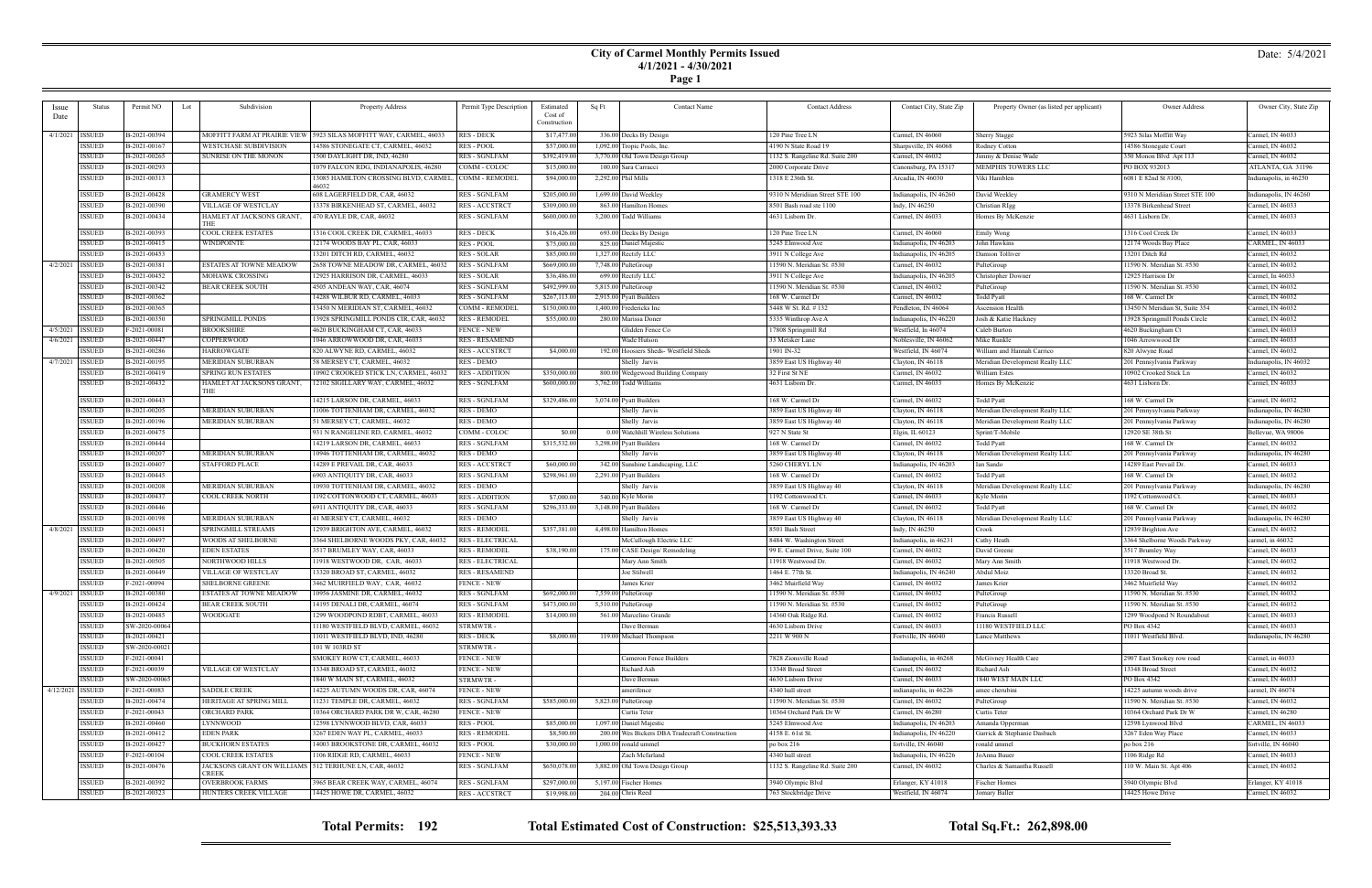### **City of Carmel Monthly Permits Issued 4/1/2021 - 4/30/2021 Page 2**

| Issue              | Status             | Permit NO<br>Lot | Subdivision                                           | Property Address                                         | Permit Type Description | Estimated      | Sq Ft | <b>Contact Name</b>                          | <b>Contact Address</b>           | Contact City, State Zip | Property Owner (as listed per applicant)        | Owner Address                      | Owner City, State Zip  |
|--------------------|--------------------|------------------|-------------------------------------------------------|----------------------------------------------------------|-------------------------|----------------|-------|----------------------------------------------|----------------------------------|-------------------------|-------------------------------------------------|------------------------------------|------------------------|
| Date               |                    |                  |                                                       |                                                          |                         | Cost of        |       |                                              |                                  |                         |                                                 |                                    |                        |
|                    |                    |                  |                                                       |                                                          |                         | Construction   |       |                                              |                                  |                         |                                                 |                                    |                        |
|                    | 4/13/2021   ISSUED | B-2021-00411     |                                                       | 1595 N MERIDIAN ST #100, CAR, 46032                      | COMM - REMODEI          | \$40,000.0     |       | 1,000.00 Kathy Brewer                        | 3709 Castle Park Dr              | Indpls, IN 46256        | <b>MRES Penn Holdings LLC</b>                   | 8888 Keystone Crossing Ste 1000    | Indpls, IN 46240       |
|                    | ISSUED             | B-2021-00337     | VILLAGE OF WESTCLAY                                   | 12755 HORSEFERRY RD, CARMEL, 46032                       | COMM - NEWSTRUCT        | \$850,000.00   |       | 5,932.00 DB Klain Construction, LLC          | 2159 Glebe Street                | Carmel, IN 46032        | Village 10, LLC                                 | 1229 Skytag Drive                  | Carmel, IN 46032       |
|                    | ISSUED             | B-2021-00512     | NORTHRIDGE                                            | 10304 BROADWAY AVE, CAR, 46280                           | <b>RES - ELECTRICAL</b> |                |       | Ratliff Electric Inc.                        | 5724 Mills road                  | Indianapolis, In 46221  | Ernie Myettesr                                  | 10304 Broadway                     | Carmel, In 46280       |
|                    | ISSUED             | B-2021-00324     |                                                       | 1151 W 116TH ST, CAR, 46032                              | RES - DEMO              |                |       | Jim Arthur                                   | 5780 E 25th Street               | Indianapolis, IN 46218  | Mike Verble                                     | 405 Ramble Way                     | Asheville, NC 28803    |
|                    | ISSUED             | B-2021-00535     | <b>SPRINGMILL RIDGE</b>                               | 12959 PORTSMOUTH DR, CARMEL, 46032                       | <b>RES - ELECTRICAL</b> |                |       | Brian Ashpaugh                               | 17903 Sun Park Drive, Suite 5    | Westfield, IN 46074     | Craig Gralia                                    | 12959 Portsmouth Dr.               | Carmel, IN 46032       |
|                    | ISSUED             | F-2021-00088     | SUNRISE ON THE MONON                                  | 1474 WINDPUMP WAY, CAR, 46280                            | <b>FENCE - NEW</b>      |                |       | <b>Bullseye Fence</b>                        | PO Box 941                       | Noblesville, IN 46061   | David Boodt                                     | 1474 Windpump Way                  | Carmel, IN 46280       |
|                    |                    |                  |                                                       |                                                          |                         |                |       |                                              |                                  |                         |                                                 |                                    |                        |
|                    | <b>ISSUED</b>      | B-2021-00197     | BRIAR LANE ESTATES                                    | 3554 TAHOE RD, CARMEL, 46033                             | <b>RES - POOL</b>       | \$35,000.00    |       | 840.00 Lorenzo Simo                          |                                  |                         | Lorenzo Simo                                    | 3554 tahoe rd                      | Carmel, IN 46033       |
|                    | ISSUED             | F-2021-00044     | BELLA TERRA                                           | 10685 TOWNE RD, CARMEL, 46032                            | <b>FENCE - NEW</b>      |                |       | Amerifence                                   | 4340 Hull St                     | Indianapolis, IN 46226  | Matt Strausburg                                 | 10685 towne rd                     | Carmel, IN 46032       |
|                    | ISSUED             | F-2021-00103     | KINGSWOOD                                             | 11142 ST CHARLES PL, CARMEL, 46033                       | <b>FENCE - NEW</b>      |                |       | Andrew Poe - K&K Fence inc                   | 6520 Brookville Road             | Indianapolis, IN 46219  | Alex Beery                                      | 11142 Saint Charles Place          | Carmel, IN 46033       |
|                    | ISSUED             | B-2021-00169     | RIVERVIEW MEDICAL PARK                                | 14555 HAZEL DELL PKY #140B CARMEL, 46033 COMM - NWTENFIN |                         | \$10,000.00    |       | $1,000.00$ Dean Owens                        | 105 First Ave NE                 | Carmel, IN 46032        | Plum Creek Partners, LLC                        | 14555 Hazel Dell Pkwy              | Carmel, IN 46033       |
|                    | ISSUED             | B-2021-00271     | COOL CREEK NORTH                                      | 177 SYCAMORE RD, CARMEL, 46033                           | RES - DECK              | \$3,400.00     |       | 483.00 Lauren Wakefield                      | 177 Sycamore Road                | Carmel, IN 46033        | Lauren Wakefield                                | 177 Sycamore Road                  | Carmel, IN 46033       |
|                    | <b>ISSUED</b>      | B-2021-00304     | <b>BAYHILL</b>                                        | 12120 THICKET HILL CIR, CARMEL, 4603.                    | <b>RES - ADDITION</b>   | \$130,900.00   |       | 425.00 Jordan Stocklin                       | 99 E. Carmel Dr. Ste. 100        | Carmel, IN 46032        | Kevin & Susan Woodhouse                         | 12120 Thicket Hill Cir             | Carmel, IN 46033       |
|                    | <b>ISSUED</b>      | F-2021-00089     | BROOKSHIRE                                            | 12206 BROOKSHIRE PKY, CARMEL, 46033                      | FENCE - NEW             |                |       | John Pierce                                  | 12206 Brookshire Pkwy            | Carmel, IN 46033        | John Pierce                                     | 12206 Brookshire Pkwy              | Carmel, IN 46033       |
| 4/14/2021   ISSUED |                    | F-2021-00105     | PLUM CREEK FARMS                                      | 5967 SANDALWOOD DR, CARMEL, 4603.                        | <b>FENCE - NEW</b>      |                |       | Amerifence                                   | 4340 Hull Street                 | Indianapolis, In 46226  | Robert Hosler                                   | 5967 Sandalwood Drive              | Carnel, IN 46033       |
|                    | ISSUED             | F-2021-00095     | NEWARK                                                | 1067 OSWEGO RD, CARMEL, 46032                            | <b>FENCE - NEW</b>      |                |       | <b>Bullseye Fence Design</b>                 | P.O. Box 941                     | Noblesville, IN 46061   | Amy Van Buskirk                                 | 1067 Oswego Road                   | Carmel, IN 46032       |
|                    | <b>ISSUED</b>      | B-2021-00552     | AMENITY AREA AT THE LEGACY                            | 14240 LARSON DR, CARMEL, 46033                           | COMM - ELECTRICAL       |                |       | Tony Roark                                   | 510 N. Clark Street              | Lebanon, IN 46052       | Spectrum owns the power supply                  | 3030 Roosevelt Ave                 | Indpls, IN 46218       |
| 4/15/2021   ISSUED |                    | B-2021-00482     | SPRINGMILL STREAMS                                    | 12877 BRIGHTON CIR, CARMEL, 46032                        | <b>RES - POOL</b>       | \$100,000.00   |       | 704.00 Pools of Fun                          | PO Box 576                       | Plainfield, IN 46168    | Rebecca & Thomas Kanach                         |                                    | Carmel, IN 46032       |
|                    | ISSUED             | B-2021-00489     | WOODLAND GOLF CLUB                                    | 2040 E 110TH ST, CAR, 46280                              | <b>RES - REMODEI</b>    |                |       | 448.00 Custom Living                         |                                  |                         |                                                 | 12877 Brighton Circle              | Carmel, IN 46032       |
|                    |                    |                  |                                                       |                                                          |                         | \$65,972.00    |       |                                              | 5335 Winthrop Ave A              | Indianapolis, IN 46220  | Jenie Van Hampton                               | 2040 E 110th ST                    |                        |
|                    | ISSUED             | F-2021-00096     | BROOKSHIRE VILLAGE                                    | 12272 CHARING CROSS RD, CARMEL, 46033                    | <b>FENCE - NEW</b>      |                |       | Nicholas Dean                                | 12272 Charing Cross Road         | Carmel, IN 46033        | Nicholas Dean                                   | 12272 Charing Cross Road           | Carmel, IN 46033       |
|                    | ISSUED             | B-2021-00226     | CLAY CORNER                                           | 1609 MAIRN AVE, CAR, 46032                               | <b>RES - SGNLFAM</b>    | \$1,600,000.00 |       | 6,583.00 Kent Shaffer Builders, Inc.         | 8649 East 250 South              | Zionsville, in 46077    | Mike Kennedy                                    | 1905 Hourglass Drive               | Carmel, IN 46032       |
|                    | ISSUED             | F-2021-00108     | ALBANY PLACE                                          | 14301 MARSDALE PL, CAR, 46074                            | <b>FENCE - NEW</b>      |                |       | Colin Rogerson                               | 14301 Marsdale Pl                | Carmel, IN 46074        | Colin Rogerson                                  | 14301 Marsdale Pl                  | Carmel, IN 46074       |
|                    | <b>ISSUED</b>      | B-2021-00414     |                                                       | 12886 WEST RD, ZIONSVILLE, 46077                         | <b>RES - REMODEI</b>    | \$350,000.00   |       | 2,000.00 Dan Porzel                          | 4591 Brentwood Ct                | Zionsville, IN 46077    | Sergei Hovyadinov                               | 4560 Brentwood Ct                  | Zionsville, IN 46077   |
|                    | ISSUED             | F-2020-00309     | <b>LARKSPUR PHASE 1</b>                               | 1569 LARKSPUR LN, CARMEL, 46032                          | <b>FENCE - NEW</b>      |                |       | Nicole Ertel                                 |                                  |                         | <b>Broderick and Nicole Ertel</b>               | 11569 Larkspur Lane                | Carmel, IN 46032       |
|                    | ISSUED             | B-2021-00503     | WOODHALL LANE                                         | 0465 WOODHALL LN, CARMEL, 46032                          | <b>RES-RESAMEND</b>     |                |       | Charlie Pulley                               | 177 Sycamore Road                | Carmel, IN 46033        | Archana Ranginan                                | 10465 woodhall Ln                  | Carmel, IN 46074       |
|                    | ISSUED             | F-2021-00061     | VILLAGE OF WESTCLAY                                   | 12838 HORSEFERRY RD, CARMEL, 46032                       | <b>FENCE - NEW</b>      |                |       | Andrew Anderson                              | 12838 Horseferry Road            | Carmel, IN 46032        | Andrew Anderson                                 | 12838 Horseferry Road              | Carmel, IN 46032       |
|                    | ISSUED             | B-2021-00492     | <b>SUTTON PLACE</b>                                   | 2551 SUTTON AVE, CARMEL, 46032                           | <b>RES - POOL</b>       | \$91,000.00    |       | 1,776.00 Pools of Fun                        | PO Box 576                       | Plainfield, IN 46168    | Brian & Supaporn Winterberg                     | 2551 Sutton Ave.                   | Carmel, IN 46032       |
|                    | <b>ISSUED</b>      | B-2021-00456     | HUNTERS CREEK VILLAGE                                 | 837 BRIDLE CT, CAR, 46032                                | <b>RES - ADDITION</b>   | \$1,500.00     |       | 192.00 Pate family construction              | 125 Howard street                | Greenfield, In 46140    | Luke thomas                                     | 837 bridle court                   | Carmel, In 46032       |
|                    | <b>ISSUED</b>      | F-2021-00049     | ASHTON                                                | 14566 CHELSEA CT, CARMEL, 46033                          | <b>FENCE - NEW</b>      |                |       | Amerifence                                   | 4340 Hull St                     | Indianapolis, IN 46228  | Karel Farahan                                   | 14566 Chelsea Ct                   | Carmel, IN 46033       |
|                    | <b>ISSUED</b>      | B-2021-00253     | SYCAMORE FARM                                         | 4802 PENDULA DR, CARMEL, 46033                           | <b>RES - ADDITION</b>   | \$30,000.00    |       | 288.00 Mark Griffin                          | 4802 Pendula Dr                  | Carmel, IN 46033        | Mark Griffin                                    | 4802 Pendula Dr                    | Carmel, IN 46033       |
|                    |                    |                  |                                                       |                                                          |                         |                |       |                                              |                                  |                         |                                                 |                                    |                        |
| 4/16/2021   ISSUED |                    | B-2021-00494     | MEADOWS AT THE LEGACY, THE                            | 14098 JAMES DEAN DR, CARMEL, 46033                       | <b>RES - REMODEI</b>    | \$10,000.00    |       | 1,400.00 Syed Nadeem Akhtar                  | 14098 James Dean Drive           | Carmel, IN 46033        | Syed Nadeem Akhtar                              | 14098 James Dean Drive             | Carmel, IN 46033       |
|                    | ISSUED             | B-2021-00478     | BEAR CREEK SOUTH                                      | 14173 ATLAS CT, CAR, 46074                               | <b>RES - SGNLFAM</b>    | \$490,000.00   |       | 5,710.00 PulteGroup                          | 11590 N. Meridian St. #530       | Carmel, IN 46032        | PulteGroup                                      | 11590 N. Meridian St. #530         | Carmel, IN 46032       |
|                    | ISSUED             | F-2021-00068     | SPRINGMILL CROSSING                                   | 13919 STONEMILL CIR, CAR, 46032                          | <b>FENCE - NEW</b>      |                |       | Glidden Fence Company, Inc                   | PO Box 481                       | Westfield, IN 46074     | <b>Brad Bartheld</b>                            | 13919 Stonemill Circle East        | Carmel, IN 46032       |
|                    | ISSUED             | B-2021-00468     | CROOKED STICK ESTATES                                 | 1429 PRESTON TRL, CARMEL, 46032                          | <b>RES-ACCSTRCT</b>     | \$50,000.00    |       | 320.00 kristie blankenhorn                   | 1429 preston trail               | carmel, IN 46032        | kristie blankenhorn                             | 1429 preston trail                 | carmel, IN 46032       |
|                    | ISSUED             | B-2020-01031     | <b>SADDLE CREEK</b>                                   | 14159 NICHOLAS DR, CARMEL, 46074                         | <b>RES - ADDITION</b>   | \$15,000.00    |       | 201.00 krishna madduri                       | 14159 nicholas drive             | carmel, IN 46074        | krishna maddur                                  | 14159 nicholas drive               | carmel, IN 46074       |
|                    | ISSUED             | F-2021-00051     | VILLAGE OF WESTCLAY                                   | 12504 HORSHAM ST, CARMEL, 46032                          | <b>FENCE - NEW</b>      |                |       | Matt Sell                                    | 4502 W. 73rd St                  | Indianapolis, IN 46268  | Roberta Dunne                                   | 12504 Horesham St                  | Carmel, IN 46032       |
|                    | ISSUED             | B-2021-00490     | SUNRISE ON THE MONON                                  | 9861 NORTHERN LIGHTS LN, CAR, 46280                      | <b>RES - SGNLFAM</b>    | \$375,525.00   |       | 2,899.00 Old Town Design Group               | 1132 S. Rangeline Rd. Suite 200  | Carmel, IN 46032        | Old Town Design Group                           | 1132 S. Rangeline Rd. Suite 200    | Carmel, IN 46032       |
|                    | <b>ISSUED</b>      | B-2021-00479     | ESTATES AT TOWNE MEADOW                               | 2809 TOWNE MEADOW DR, CARMEL, 46032                      | <b>RES - SGNLFAM</b>    | \$697,999.00   |       | 6,366.00 PulteGroup                          | 1590 N. Meridian St. #530        | Carmel, IN 46032        | PulteGroup                                      | 11590 N. Meridian St. #530         | Carmel, IN 46032       |
|                    | <b>ISSUED</b>      | F-2021-00040     | BONBAR AT MONON LAKE                                  | 0141 SOLACE LN, INDIANAPOLIS, 46280                      | <b>FENCE - NEW</b>      |                |       | K and M Fencing                              | 1615 West Edgewood Avenue        | Indianapolis, IN 46217  | Michael Van Kley                                | 10141 Solace Ln                    | Carmel, IN 46280       |
|                    | <b>ISSUED</b>      | B-2021-00463     | JACKSONS GRANT ON WILLIAMS   492 DYLAN DR, CAR, 46032 |                                                          | <b>RES - REMODEL</b>    | \$69,229.05    |       | 800.00 Kyle Nicholas                         | 8049 N 600 W Suite 100           | McCordsville, IN 46055  | David Girot                                     | 492 Dylan Drive                    | Carmel, IN 46032       |
|                    |                    |                  | CREEK                                                 |                                                          |                         |                |       |                                              |                                  |                         |                                                 |                                    |                        |
| 4/19/2021   ISSUED |                    | B-2021-00457     |                                                       | 11595 N MERIDIAN ST #400, CAR, 46032                     | COMM - REMODE           | \$61,000.00    |       | 1,452.00 Keenan Medjeski                     | 8902 N. Meridian St.             | Indianapolis, IN 46260  | Matt Godsave                                    | 8888 Keystone Crossing, Suite 1000 | Indinaapolis, IN 46240 |
|                    | ISSUED             | B-2021-00486     |                                                       | 1320 CITY CENTER DR #325, CARMEL, 46032                  | COMM - REMODEL          | \$134,000.00   |       | 3,887.00 Brandon Olnick                      | 5235 Elmwood Avenue              | Indianapolis, IN 46203  | Cushman & Wakefield, c/o Chris Magness, Project | One American Square, Suite 1800    | Indianapolis, IN 46282 |
|                    |                    |                  |                                                       |                                                          |                         |                |       |                                              |                                  |                         |                                                 |                                    |                        |
|                    | ISSUED             | F-2021-00099     | <b>JORDAN WOODS</b>                                   | 103 JORDAN CT, CAR, 46032                                | <b>FENCE - NEW</b>      |                |       | Amerifence - Mike Speek Jr                   | 4340 Hull Street                 | Indianapolis, IN 46226  | Jim Halle                                       | 103 Jordan Court                   | Carmel, IN 46032       |
|                    | ISSUED             | F-2021-00113     | <b>STONEHEDGE ESTATES</b>                             | 55 GRANITE DR, CARMEL, 46032                             | <b>FENCE - NEW</b>      |                |       | Mick Sharkey - Sharkey Nails It Construction | 5674 Doe Way                     | Noblesville, IN 46062   | Lisa Pierce                                     | 55 Granite Dr.                     | Carmel, IN 46032       |
|                    | ISSUED             | B-2021-00471     | KINGSWOOD                                             | 5038 HUNTINGTON DR, CAR, 46033                           | <b>RES - REMODEL</b>    | \$69,310.00    |       | 151.00 Case Design Remodeling                | 99 East Carmel Drive             | Carmel, IN 46032        | William Briscoe                                 | 5038 Huntington Drive              | Carmel, In 46033       |
|                    | <b>ISSUED</b>      | B-2021-00364     | CARMELAIRE                                            | 351 CARMELAIRE CT, CARMEL, 46032                         | <b>RES - REMODEL</b>    | \$14,000.00    |       | 580.00 Marcelino Grande                      | 14360 Oak Ridge Rd.              | Carmel, IN 46032        | Kimberley Rohan                                 | 351 Carmelaire Ct.                 | Carmel, IN 46032       |
|                    | ISSUED             | B-2021-00410     |                                                       | 885 MONON GREEN BLVD #101, CARMEL                        | <b>COMM - NWTENFIN</b>  | \$195,000.00   |       | 912.00 Signature Construction                | 385 City Center Drive, Suite 100 | Carmel, IN 46032        | CCC Hamilton, LLC                               | 770 3rd Avenue SW                  | Carmel, IN 46032       |
|                    |                    |                  |                                                       | 46032                                                    |                         |                |       |                                              |                                  |                         |                                                 |                                    |                        |
|                    | <b>ISSUED</b>      | B-2021-00488     | AVIAN GLEN                                            | 14283 DOVE DR, CARMEL, 46033                             | <b>RES - REMODEL</b>    | \$104,250.00   |       | 380.00 Jessica Van Liew                      | 99 E. Carmel Drive, Suite 100    | Carmel, IN 46032        | Anne-Marie & Bradford Ferguson                  | 14283 Dove Drive                   | Carmel, IN 46032       |
|                    | <b>ISSUED</b>      | B-2021-00501     | ALBANY PLACE                                          | 3558 ORMOND AVE, CAR, 46074                              | RES - POOL              | \$80,000.00    |       | 950.00 Daniel Majestic                       | 5245 Elmwood Ave                 | Indianapolis, IN 46203  | Adam Berman                                     | 3558 Ormond Ave                    | CARMEL, IN 46074       |
|                    | 4/20/2021   ISSUED | B-2021-00466     |                                                       | 0895 N MICHIGAN RD #100, ZIONSVILLE,                     | <b>COMM - NWTENFIN</b>  | \$116,500.00   |       | 2,720.00 Capitol Construction Services, Inc. | 11051 Village Square Lane        | Fishers, IN 46038       | Majestic Music, Inc.                            | 9841 Equestrian Way                | Zionsville, IN 46077   |
|                    |                    |                  |                                                       | 46077                                                    |                         | \$30,000.00    |       | 2,000.00 MORTON SOLAR                        | 2166 E. MORGAN AVE.              |                         |                                                 |                                    |                        |
|                    | ISSUED             | B-2021-00459     | <b>VILLAGE OF WESTCLAY</b>                            | 13085 PETIGRU DR, CARMEL, 46032                          | COMM - REMODEL          |                |       |                                              |                                  | EVANSVILLE, IN 47711    | <b>JPMC BANK</b>                                | PO BOX 561305                      | DALLAS, TX 75356       |
|                    | ISSUED             | F-2021-00115     | HEATHER KNOLL                                         | 14232 HEATHER KNOLL PKY, CARMEL, 46074   FENCE - NEW     |                         |                |       | Mike Speek Jr                                | 4340 Hull St                     | Indianapolis, IN 46226  | Nagendra Prasad                                 | 14232 Heather Knoll Pkwy           | Carmel, IN 46074       |
|                    | <b>ISSUED</b>      | F-2021-00098     | VILLAGE OF MOUNT CARMEL                               | 14044 NANSEMOND DR, CARMEL, 46032                        | <b>FENCE - NEW</b>      |                |       | Bullseye Fence Design, Inc.                  | P.O. Box 941                     | Noblesville, IN 46061   | Eric Kouka                                      | 14044 Nansemond Dr                 | Carmel, IN 46032       |
|                    | <b>ISSUED</b>      | B-2021-00431     | SHADOW WOOD                                           | 2622 LACEWOOD CT, WESTFIELD, 46074                       | <b>RES - REMODEL</b>    | \$36,000.00    |       | 2,300.00 All Around Fixin LLC                | 211 ironwood cir                 | noblesville, IN 46062   | Susan Alvarez                                   | 2622 Lacewood ct                   | Westfield, in 46074    |
|                    | <b>ISSUED</b>      | F-2021-00114     | BRIAR LANE ESTATES                                    | 3554 TAHOE RD, CARMEL, 46033                             | <b>FENCE - NEW</b>      |                |       | Lorenzo Simo                                 | 3554 tahoe rd                    | Carmel, IN 46033        | Lorenzo Simo                                    | 3554 tahoe rd                      | Carmel, IN 46033       |

## Date: 5/4/2021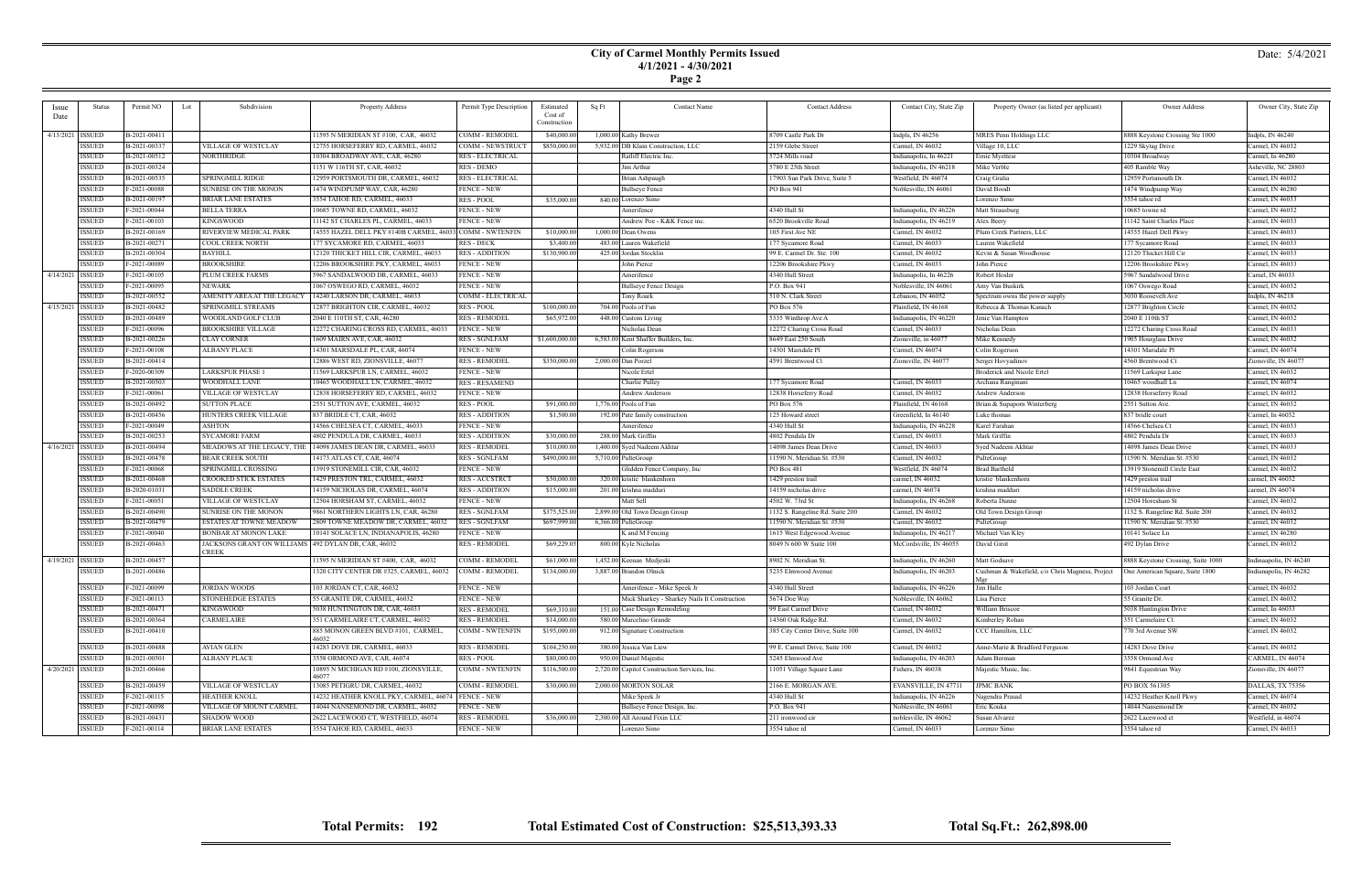## **City of Carmel Monthly Permits Issued 4/1/2021 - 4/30/2021**

| Page |  |
|------|--|
|      |  |

| <i>ssue</i>        | Status        | Permit NO    | Subdivision<br>Lot                                     | Property Address                          | Permit Type Description   | Estimated      | Sq Ft | <b>Contact Name</b>                                     | <b>Contact Address</b>             | Contact City, State Zip | Property Owner (as listed per applicant) | Owner Address                       | Owner City, State Zip  |
|--------------------|---------------|--------------|--------------------------------------------------------|-------------------------------------------|---------------------------|----------------|-------|---------------------------------------------------------|------------------------------------|-------------------------|------------------------------------------|-------------------------------------|------------------------|
| Date               |               |              |                                                        |                                           |                           | Cost of        |       |                                                         |                                    |                         |                                          |                                     |                        |
|                    |               |              |                                                        |                                           |                           | Construction   |       |                                                         |                                    |                         |                                          |                                     |                        |
| 4/21/2021   ISSUED |               | B-2021-00458 |                                                        | 10201 ILLINOIS ST, #280, CAR, 46290       | COMM - NWTENFIN           | \$80,000.00    |       | 3,278.00 Steve Bolton                                   | 10201 N Illinois Street, Suite 400 | Carmel, IN 46290        | Meridian Tower LP                        | 10201 N Illinois Street, Suite 400  | Carmel, IN $46290$     |
|                    | <b>ISSUED</b> | B-2021-00455 |                                                        | 10201 N ILLINOIS ST, CAR, 46290           | COMM - COLOC              | \$25,000.00    |       | 15.00 CMI Acquisitions on behalf of Verizon / Marthalie | 121 Village Blvd                   | Madison, MS 39110       | Meridian Tower Owner L.P.                | 1105 Shrock Road, Suite 204         | Columbus, OH 43229     |
|                    |               |              |                                                        |                                           |                           |                |       | Porter                                                  |                                    |                         |                                          |                                     |                        |
|                    | <b>ISSUED</b> | B-2021-00461 | STONE HAVEN AT HAVERSTICK                              | 13693 STONE HAVEN DR, CARMEL, 46033       | <b>RES - REMODEI</b>      | \$37,147.63    |       | 636.00 Nick Vazquez                                     | 8847 Commerce Park Place Suite J   | Indianapolis, IN 46268  | Andy & Catherine Ray                     | 13693 Stone Haven Drive             | Carmel, IN 46033       |
|                    | <b>ISSUED</b> | B-2021-00462 | <b>CLAY CORNER</b>                                     | 1529 LASH ST, CARMEL, 46032               | <b>RES - REMODEL</b>      | \$55,663.7     |       | 1,224.00 Nick Vazquez                                   | 8847 Commerce Park Place Suite J   | Indianapolis, IN 46268  | David & Christi McClain                  | 1529 Lash Street                    | Carmel, IN 46032       |
|                    | <b>ISSUED</b> | B-2021-00480 | ESTATES AT TOWNE MEADOW                                | 2702 TOWNE MEADOW DR, CARMEL, 46032       | <b>RES - SGNLFAM</b>      | \$728,000.00   |       | 7,620.00 PulteGroup                                     | 11590 N. Meridian St. #530         | Carmel, IN 46032        | PulteGroup                               | 11590 N. Meridian St. #530          | Carmel, IN 46032       |
|                    | <b>ISSUED</b> | B-2021-00558 | LONGRIDGE ESTATES                                      | 3972 LONG RIDGE BLVD, CARMEL, 46074       | RES - REMODEI             | \$15,000.00    |       | 2,209.00 Russell Mann                                   | 3972 Long Ridge Blvd               | Carmel, IN 46074        | Russell and Abbie Mann                   | 3972 Long Ridge Blvd                | Carmel, IN 46074       |
|                    | <b>ISSUED</b> | B-2021-0047  |                                                        | 11555 N MERIDIAN ST #530, CARMEL, 46032   | COMM - NWTENFIN           | \$138,000.00   |       | 6,700.00 Scott Andrews                                  | 6251 Coffman Road                  | Indianapolis, IN 46268  | <b>MRES Penn Holdings</b>                | 11555 N. Meridian Street, Suite 120 | Carmel, IN 46032       |
| 4/22/2021 ISSUED   |               | B-2021-00438 | <b>EDEN ESTATES</b>                                    | 3614 E CARMEL DR, CAR, 46033              | RES - ACCSTRCT            | \$21,377.86    |       | 368.00 Capehart Landscape and Design - Justin Capehart  | 8070 Castleton Road                | Indpls, IN 46250        | Ryan and Anna Miller                     | 3614 e. Carmel drive                | Carmel, In 46033       |
|                    | <b>ISSUED</b> | B-2021-00436 | BELLEWOOD                                              | 4464 REPASS DR, CARMEL, 46074             | RES - DECK                | \$32,000.00    |       | 360.00 Kilburn Brothers Construction                    | 405 Vista Dr.                      | Indianapolis, IN 46280  | Larry Hertzler                           | 4464 Repass Dr.                     | Carmel, IN 46074       |
|                    | <b>ISSUED</b> | B-2021-00557 |                                                        | 2606 W 96TH ST, INDIANAPOLIS, 46268       | <b>FEMPUSE - SPCLEVNT</b> |                |       | A Classic Party Rental                                  | 8020 Zionsville Road               | Indianapolis, IN 46268  | College Park Church                      | 2606 West 96th Street               | ndianapolis, IN 46268  |
|                    | <b>ISSUED</b> | F-2021-00112 | <b>SPRINGMILL PONDS</b>                                | 4089 DOUBLE TREE LN, CARMEL, 46032        | FENCE - NEW               |                |       | Bullseye Fence Design, Inc                              | PO Box 941                         | Noblesville, IN 46061   | Evie Horn                                | 14089 Doubletree Lane               | Carmel, IN 46032       |
|                    | <b>ISSUED</b> | F-2021-00118 | BROOKSHIRE NORTH                                       | 13020 ANDOVER CT, CAR, 46033              | <b>FENCE - NEW</b>        |                |       | Brian & Christine Krull                                 | 13020 Andover Ct                   | Carmel, IN 46033        |                                          |                                     |                        |
| 4/23/2021   ISSUED |               | B-2021-00496 | NORTH END                                              | 416 W SMOKEY ROW RD, CARMEL, 4603.        | RES - DEMO                |                |       | Renascent, Inc.                                         | 935 W Troy Ave                     | Indianapolis, IN 46225  | North End Land Development LLC           | 1132 Rangeline Rd Ste 200           | Carmel, IN 46032       |
|                    | <b>ISSUED</b> | B-2021-00549 |                                                        | 14330 SHELBORNE RD, CARMEL, 46074         | RES - DEMO                |                |       | Renascent, Inc.                                         | 935 W Troy Ave                     | Indianapolis, IN 46225  | Carmel Clay Parks and Recreation         | 1411 E 116th St                     | Carmel, IN 46032       |
|                    | <b>ISSUED</b> | B-2021-00541 | COOL CREEK NORTH                                       | 555 HAWTHORNE DR, CARMEL, 46033           | RES - REMODEI             | \$30,000.00    |       | 128.00 William D. Pulliam                               | 5817 W. 74th St                    | Indianapolis, In 46278  | Dan & Beth Bates                         | 555 Hawthorne Dr                    | Carmel, IN 46033       |
|                    | <b>ISSUED</b> | F-2021-00124 | STONE HAVEN AT HAVERSTICK                              | 13872 FERNLEAF WAY, CARMEL, 46033         | FENCE - NEW               |                |       | Brian Van Renterghem                                    | 58 Chesterfield Drive              | Noblesville, IN 46060   | Christopher Dona                         | 13872 Fernleaf Way                  | Carmel, IN 46033       |
|                    | <b>ISSUED</b> | B-2021-00484 | LITTLE FARMS                                           | 10421 ETHEL ST, INDIANAPOLIS, 46280       | <b>RES - DECK</b>         | \$6,000.00     |       | 660.00 Andrew Stubbs                                    | 10421 Ethel Street                 | Indianapolis, IN 46280  | Andrew Stubbs                            | 10421 Ethel Street                  | Indianapolis, IN 46280 |
| 4/26/2021   ISSUED |               | F-2021-00109 | MEADOWS AT THE LEGACY, THE                             | 14104 BEN KINGSLEY LN, CAR, 46033         | <b>FENCE - NEW</b>        |                |       | Bullseye Fence Design Inc                               | PO Box 941                         | Noblesville, IN 46061   | Amy Heidrich                             | 14104 Ben Kingsley Ln               | Carmel, IN 46033       |
|                    | <b>ISSUED</b> | B-2021-00389 | CARMEL MEDICAL ARTS                                    | 12174 N MERIDIAN ST, CARMEL, 46032        | COMM - NWTENFIN           | \$2,500,000.00 |       | 13,875.00 Cornerstone Medical Construction LLC          | 8902 N Meridian St, Suite 205      | Indianapolis, IN 46260  | CCI ADT MOB LLC                          | 8902 N Meridian St, Suite 205       | Indianapolis, IN 46260 |
|                    |               |              | PAVILION                                               |                                           |                           |                |       |                                                         |                                    |                         |                                          |                                     |                        |
|                    | <b>ISSUED</b> | B-2021-00502 |                                                        | 9673 WILD CHERRY LN, CAR, 46280           | <b>RES-ACCSTRCT</b>       | \$25,000.00    |       | 318.00 Jeff Eshowsky                                    | 55 E. 22nd ST.                     | Indianapolis, IN 46202  | John and Cindy Calley                    | 9673 Wild Cherry Ln                 | Carmel, IN 46280       |
|                    | <b>ISSUED</b> | B-2021-00616 | HUNTERS CREEK VILLAGE                                  | 14425 HOWE DR, CARMEL, 46032              | <b>RES - RESAMEND</b>     |                |       | Chris Reed                                              | 763 Stockbridge Drive              | Westfield, IN 46074     | Jomary Baller                            | 14425 Howe Drive                    | Carmel, IN 46032       |
|                    | <b>ISSUED</b> | B-2021-00574 | CLAYBOURNE                                             | 13158 ANTONIA BLVD, CAR, 46074            | <b>RES - REMODEL</b>      | \$6,800.00     |       | 55.00 Curtis Pierre                                     | 5329 Leone drive                   | Indiaanapolis, IN 46226 | Neelima Katragadda                       | 13158 Antonia Blvd                  | Carmel, IN 46074       |
|                    | <b>ISSUED</b> | B-2021-00627 | CARMEL VIEW                                            | 240 CARMEL VIEW DR, CARMEL, 46032         | <b>RES - ELECTRICAL</b>   |                |       | Brian Ashpaugh                                          | 17903 Sun Park Drive, Suite 5      | Westfield, IN 46074     | Steven Danenman                          | 240 Carmel View Drive               | Carmel, IN 46032       |
|                    | <b>ISSUED</b> | B-2021-00555 | MAYFLOWER PARK                                         | 4518 W 99TH ST, CARMEL, 46032             | COMM - NWTENFIN           | \$291,300.00   |       | 13,600.00 Capitol Construction Services                 | 11051 Village Square Lane          | Fishers, IN 46038       | <b>ACP Realty, LLC</b>                   | 13333 Six Points Road               | Carmel, IN 46032       |
|                    | <b>ISSUED</b> | B-2021-00491 | MEADOWS AT THE LEGACY, THE                             | 14063 LARSON DR, CAR, 46033               | RES - DECK                | \$6,000.00     |       | 100.00 Concetta Scott                                   | 11010 E 156th St                   | Noblesville, IN 46060   | John Miley                               | 14063 Larson Drive                  | Carmel, IN 46033       |
|                    | <b>ISSUED</b> | F-2021-00093 | ALBANY PLACE                                           | 3557 MARSDALE CT, CAR, 46074              | FENCE - NEW               |                |       | Xinyu Wang                                              | 3557 Marsdale CT                   | Carmel, IN 46074        | xinyu wang                               | 3557 Marsdale Ct                    | Carmel, IN 46074       |
| 4/27/2021   ISSUED |               | B-2021-00454 | SPRING RUN ESTATES                                     | 10835 CROOKED STICK LN, CAR, 46032        | <b>RES - ADDITION</b>     | \$745,000.00   |       | 4,425.00 Carrington Homes, Inc                          | 8250 N 600 W                       | McCordsville, IN 46055  | Greg & Jeanine Stewart                   | 10835 Crooked Stick Lane            | Carmel, IN 46032       |
|                    | <b>ISSUED</b> | B-2021-00354 | BROOKS BEND                                            | 2934 BROOKS BEND DR, CAR, 46032           | RES - ACCSTRCT            | \$20,912.00    |       | 256.00 L. J. Stone Co.                                  | 9100 N. Wheeling Ave.              | Muncie, IN 47304        | Lisa Watson                              | 2938 Brooks Bend                    | Carmel, IN 46032       |
|                    | <b>ISSUED</b> | B-2021-00576 | WALTERS PLAZA                                          | 14179 CLAY TERRACE BLVD, #160, CAR, 46032 | TEMPUSE - SPCLEVN'        |                |       | Jennifer Kampmeier                                      | 13553 Lorenzo Blvd                 | Carmel, IN 46074        | Clay Terrace                             | 14179 Clay Terrace Blvd Ste 160     | Carmel, IN 46032       |
|                    | <b>ISSUED</b> | F-2021-00087 | <b>IACKSONS GRANT ON WILLIAMS</b>                      | 1232 FRENZEL PKWY, CARMEL, 46032          | <b>FENCE - NEW</b>        |                |       | Bullseye Fence Design                                   | PO Box 941                         | Noblesville, IN 46061   | Alexander Roberts and Joshua Uffman      | 1232 Frenzel Pkwy                   | Carmel, IN 46032       |
|                    |               |              | <b>CREEK</b>                                           |                                           |                           |                |       |                                                         |                                    |                         |                                          |                                     |                        |
|                    | <b>ISSUED</b> | B-2021-00546 | STAFFORD PLACE                                         | 14418 ALDERBROOK TRL, CAR, 46033          | <b>RES - POOL</b>         | \$80,000.00    |       | 850.00 Daniel Majestic                                  | 5245 Elmwood Ave                   | Indianapolis, IN 46203  | Josh Marraccini                          | 14418 Alderbrook Trail              | CARMEL, IN 46033       |
|                    | <b>ISSUED</b> | F-2021-00067 | <b>TALLYNS RIDGE</b>                                   | 14433 TALLYN WAY, CAR, 46074              | FENCE - NEW               |                |       | Matt Andrews                                            | 14433 Tallyn Way                   | Carmel, IN 46074        | Matt Andrews                             | 14433 Tallyn Way                    | Carmel, IN 46074       |
|                    | <b>ISSUED</b> | F-2021-00072 | CHERRY CREEK ESTATES                                   | 14067 POWDER DR, CAR, 46033               | <b>FENCE - NEW</b>        |                |       | BlueBird Fence Company                                  | 1760 S 10th St                     | Noblesville, IN 46060   | Jan Bresson                              | 14067 Power Dr                      | Carmel, IN 46033       |
|                    | <b>ISSUED</b> | F-2021-00110 | <b>TAYLOR TRACE</b>                                    | 14506 TAYLOR TRACE DR, CAR, 46033         | <b>FENCE - NEW</b>        |                |       | Glidden Fence Co., Inc.                                 | PO Box 481                         | Westfield, IN 46074     | William Zimmerman                        | 14506 Taylor Trace Dr.              | Carmel, IN 46033       |
|                    | <b>ISSUED</b> | F-2021-00130 | NEWARK                                                 | 51 NAPPANEE DR, CARMEL, 46032             | <b>FENCE - NEW</b>        |                |       | Cameron Fence Builders                                  | 7828 Zionsville Rd                 | Indianapolis, IN 46268  | David Crouch                             | 51 Nappanee Dr                      | Carmel, IN 46032       |
|                    | <b>ISSUED</b> | B-2021-00542 | SPRINGMILL CROSSING                                    | 1448 SPRINGMILL CIR, CARMEL, 46032        | <b>RES - REMODEI</b>      | \$20,000.00    |       | 815.00 Blue Line Construction                           | 1097 3rd Ave SW                    | Carmel, IN 46032        | Max Alexander                            | 1448 Springmill Cr.                 | Carmel, IN 46032       |
|                    | <b>ISSUED</b> | F-2021-00097 | HUNTER'S KNOLI                                         | 13735 ROSWELL DR, CAR, 46032              | <b>FENCE - NEW</b>        |                |       | Amerifence                                              | 4340 Hull Street                   | Indianapolis, IN 46226  | Matthew and Stacey Bailey                | 13735 Roswell Drive                 | Carmel, IN 46032       |
| 4/28/2021   ISSUED |               | B-2021-00560 | GROVE AT THE LEGACY                                    | 14265 LARSON DR, CAR, 46033               | RES - SGNLFAM             | \$317,561.00   |       | 2,913.00 Pyatt Builders                                 | 168 W. Carmel Dr                   | Carmel, IN 46032        | Todd Pyatt                               | 168 W. Carmel Dr                    | Carmel, IN 46032       |
|                    | <b>ISSUED</b> | B-2021-00624 | COLLEGE HEIGHTS                                        | 10815 CENTRAL AVE, CAR, 46280             | <b>RES - ELECTRICAL</b>   |                |       | SJRD                                                    | 10815 Central Ave                  | Indianapolis, IN 46280  | Sara Duiser                              | 10815 Central Ave                   | Indianapolis, IN 46280 |
|                    | <b>ISSUED</b> | B-2021-00483 | WESTMONT                                               | 1595 NORIC CT, CARMEL, 46032              | RES - POOL                | \$59,999.00    |       | 1,073.00 Fox Pool                                       | 17727 Commerce Dr. Suite 100       | Westfield, IN 46074     | Anderson                                 | 1594 Noric Court                    | Carmel, IN 46032       |
|                    | <b>ISSUED</b> | F-2021-00091 | KINGS MILL                                             | 2991 WINTERSET DR, CARMEL, 46032          | <b>FENCE - NEW</b>        |                |       | good sheperd fence company                              | 1410 Sheldon St                    | Indianapoli, IN 46201   | Joy and Jeff Huffman                     | 2991 winterset drive                | carmel, IN 46032       |
|                    | <b>ISSUED</b> | B-2021-00472 |                                                        | 511 S RANGELINE RD, CAR, 46032            | COMM - REMODEL            | \$2,400.00     |       | 4.00 Martin Cody                                        | 17377 Little Eagle Creek Ave       | Westfield, IN 46074     | John Babcock                             | 2398 Fruitville Rd                  | Sarasota, FL 3423.     |
|                    | <b>ISSUED</b> | B-2021-00584 |                                                        | 750 E CARMEL DR, CARMEL, 46032            | COMM - REMODEL            | \$250,000.00   |       | 610.00 CorGroup, LLC                                    | 8709 Castle Park Dr Ste B          | Indpls, IN 46256        | McDonald's Corporation                   | PO Box 182571                       | Columbus, OH 43218     |
|                    | <b>ISSUED</b> | B-2021-00532 | <b>COOL CREEK NORTH</b>                                | 176 HAWTHORNE DR, CARMEL, 46033           | <b>RES-ACCSTRCT</b>       | \$5,100.00     |       | 192.00 Westfield Sheds                                  | 1901 IN 32                         | Westfield, IN 46074     | Daniel Noland                            | 176 Hawthorne Dr.                   | Carmel, IN 46033       |
|                    | <b>ISSUED</b> | F-2021-00127 | HUNTERS CREEK VILLAGE                                  | 14467 SADDLEBACK DR, CARMEL, 46032        | <b>FENCE - NEW</b>        |                |       | Bullseye                                                | PO Box 941                         | Noblesville, IN 46060   | Cynthia Duncan                           | 14467 Saddleback Dr                 | Carmel, IN 46032       |
|                    | <b>ISSUED</b> | B-2021-00388 | <b>OVERBROOK FARMS</b>                                 | 3862 PELHAM RD, CARMEL, 46074             | RES - POOL                | \$60,000.00    |       | 2,000.00 Fox Pool                                       | 17727 Commerce Dr. Suite 100       | Westfield, IN 46074     | Samer Gawrieh                            | 3862 Pelham Road                    | Carmel, IN 46074       |
|                    | <b>ISSUED</b> | F-2021-00111 | CHERRY CREEK ESTATES                                   | 14315 KLINGENSMITH BLVD, CAR, 46033       | <b>FENCE - NEW</b>        |                |       | Vancy & Scott Bowers                                    | 14315 Klingensmith Blvd.           | Carmel, IN 46033        | Nancy & Scott Bowers                     | 14315 Klingensmith Blvd.            | Carmel, IN 46033       |
|                    | <b>ISSUED</b> | B-2020-01365 |                                                        | 12749 WEST RD, ZIONSVILLE, 46077          | RES - SGNLFAM             | \$450,000.00   |       | 3,947.00 Jim Barber                                     | 487 Redbud Lane                    | Zionsville, IN 46077    | Jim Barber                               | 487 Redbud Lane                     | Zionsville, IN 46077   |
|                    | <b>ISSUED</b> | F-2021-00131 | LEXINGTON FARMS                                        | 10761 PIMLICO CIR, INDIANAPOLIS, 46280    | FENCE - NEW               |                |       | Awards Fence and Deck                                   | 20951 Riverwood Ave                | Noblesville, IN 46062   | Jamison Hottman                          | 10761 Pimlico Cir                   | Carmel, IN 46280       |
| 4/29/2021 ISSUED   |               | B-2021-00210 | MERIDIAN SUBURBAN                                      | 10916 TOTTENHAM DR, CARMEL, 46032         | RES - DEMO                |                |       | Shelly Jarvis                                           | 3859 East US Highway 40            | Clayton, IN 46118       | Meridian Development Realty LLC          | 201 Pennsylvania Parkway            | ndianapolis, IN 46280  |
|                    | <b>ISSUED</b> | B-2021-00660 |                                                        | 2480 E 96TH ST, INDIANAPOLIS, 46240       | RES - ELECTRICAL          |                |       | Ratliff Electric Inc.                                   | 5724 Mills Road                    | Indianapolis, IN 46221  | Eric Zecker                              | 2480 E 96th Street                  | Indianapolis, In 46221 |
|                    | <b>ISSUED</b> | B-2021-00553 | LAKES AT HAZEL DELL                                    | 12545 BROOKNELL CT, CARMEL, 46033         | <b>RES-POOL</b>           | \$69,000.00    |       | 1,120.00 Daniel Majestic                                | 5245 Elmwood Ave                   | Indianapolis, IN 46203  | Lindsay Klein                            | 12545 Brooknell Ct                  | CARMEL, IN 46033       |
|                    | <b>ISSUED</b> | B-2021-00212 | MERIDIAN SUBURBAN                                      | 42 MANCHESTER CT, CARMEL, 46032           | RES - DEMO                |                |       | Shelly Jarvis                                           | 3859 East US Highway 40            | Clayton, IN 46118       | Meridian Development Realty LLC          | 201 Pennsylvania Parkway            | ndianapolis, IN 46280  |
|                    | <b>ISSUED</b> | B-2021-00601 |                                                        | 10895 N MICHIGAN RD, ZIONSVILLE, 46077    | COMM - COMAMEND           |                |       | Capitol Construction Services, Inc.                     | 11051 Village Square Lane          | Fishers, IN 46038       | Majestic Music, Inc.                     | 10895 N. Michigan Road, Suite 100   | Carmel, IN 46033       |
|                    | <b>ISSUED</b> | B-2021-00141 | MOFFITT FARM AT PRAIRIE VIEW                           | 5917 SILAS MOFFITT WAY, CARMEL, 46033     | RES - POOL                | \$67,000.00    |       | 330.00 Pools of Fun                                     | PO Box 576                         | Plainfield, IN 46168    | Brandi & Ben Heck                        | 5917 Silas Moffitt Way              | Carmel, IN 46033       |
|                    | <b>ISSUED</b> | F-2021-00125 | SPRINGMILL CROSSING                                    | 13822 SILVER STREAM DR, CARMEL, 46032     | FENCE - NEW               |                |       | Richard Butwin                                          | 13822 Silver Stream Dr             | Carmel, IN 46032        | Richard and Ann Butwin                   | 13822 Silver Stream Dr              | Carmel, IN 46032       |
|                    | <b>ISSUED</b> | B-2021-00209 | <b>MERIDIAN SUBURBAN</b>                               | 10926 TOTTENHAM DR, CARMEL, 46032         | RES - DEMO                |                |       | Shelly Jarvis                                           | 3859 East US Highway 40            | Clayton, IN 46118       | Meridian Development Realty LLC          | 201 Pennsylvania Parkway            | ndianapolis, IN 46280  |
|                    | <b>ISSUED</b> | B-2021-00510 | FOSTER GROVE                                           | 3179 ABBOTS PL, CARMEL, 46033             | <b>RES - ADDITION</b>     | \$40,000.00    |       | 320.00 Spivey Remodeling                                | 7540 S Brookville Rd #1            | Indianapolis, IN 46239  | Matt and Eva Jones                       | 13179 Abbots Place                  | Carmel, IN 46033       |
|                    | <b>ISSUED</b> | B-2021-00470 | DELAWARE COMMONS AT HAZEL 5648 OTTAWA PASS, CAR, 46033 |                                           | RES - DECK                | \$19,500.00    |       | 360.00 Chris lewis                                      | 28705 N Horton Rd                  | Atlanta, IN 46031       | Dan Allsion                              | 5648 Ottawa Pass                    | Carmel, IN 46031       |
|                    |               |              | <b>DELL SUMMIT</b>                                     |                                           |                           |                |       |                                                         |                                    |                         |                                          |                                     |                        |

**Total Permits: 192 Total Estimated Cost of Construction: \$25,513,393.33 Total Sq.Ft.: 262,898.00**